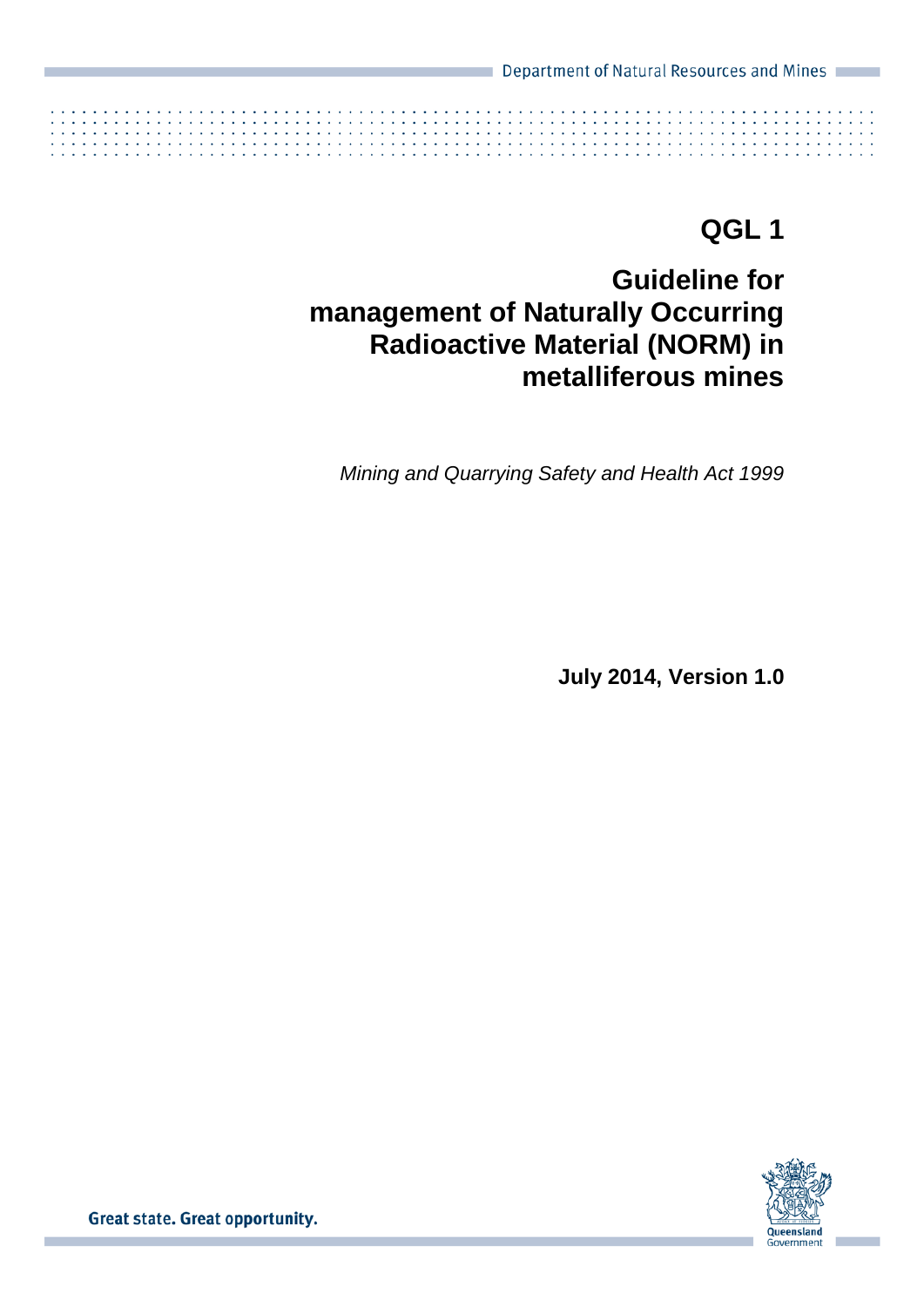© State of Queensland, Department of Natural Resources and Mines, 2014.

The Queensland Government supports and encourages the dissemination and exchange of its information. The copyright in this publication is licensed under a Creative Commons Attribution 3.0 Australia (CC BY) licence.



Under this licence you are free, without having to seek our permission, to use this publication in accordance with the licence terms.

You must keep intact the copyright notice and attribute the State of Queensland as the source of the publication.

The information contained herein is subject to change without notice. The Queensland Government shall not be liable for technical or other errors or omissions contained herein. The reader/user accepts all risks and responsibility for losses, damages, costs and other consequences resulting directly or indirectly from using this information.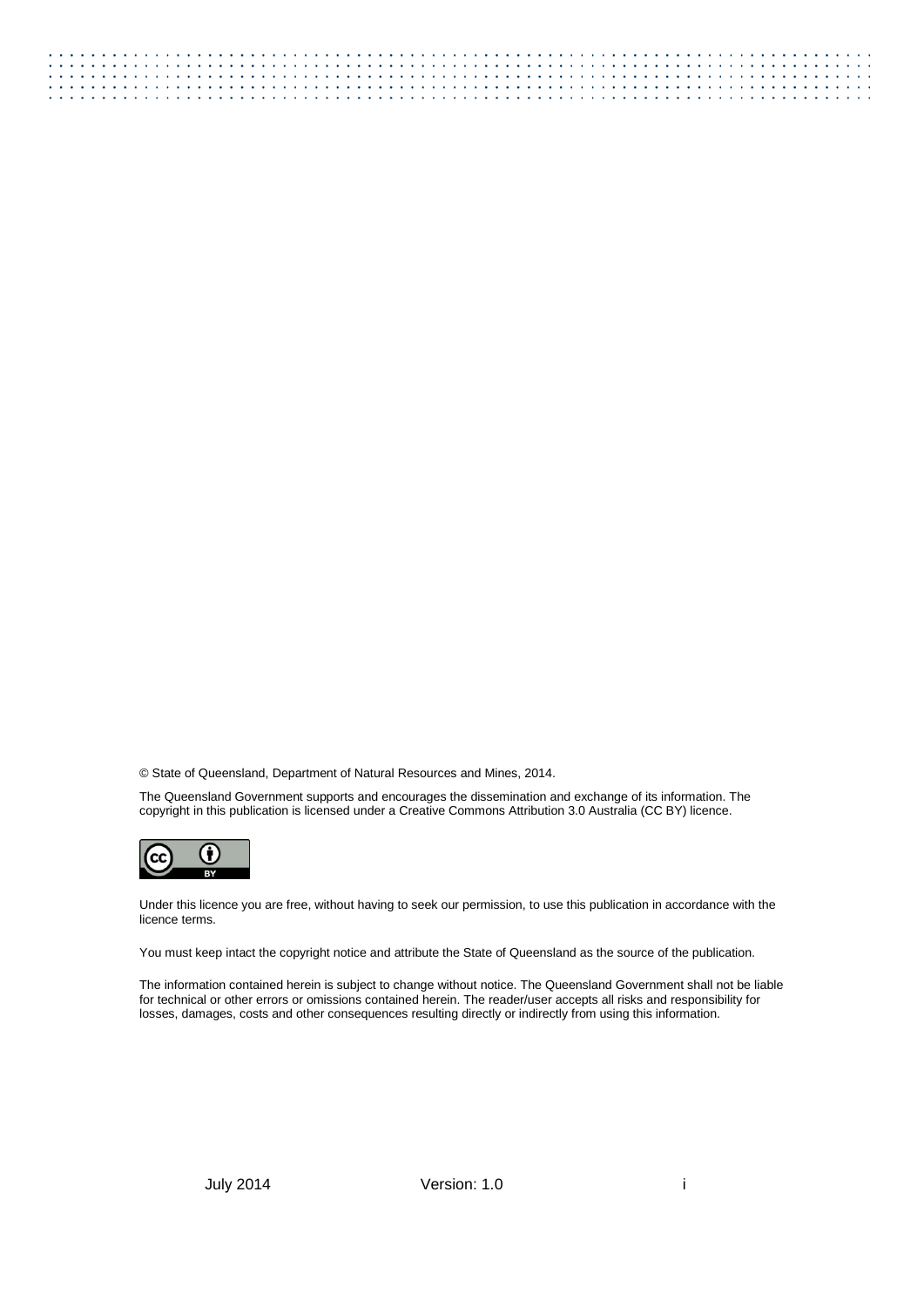# **Guideline – QGL 1**

# **Management of NORM in metalliferous mines**

This document is issued in accordance with Part 5 — Guidelines Sections 62 - 64, and Part 3 — Safety and health obligations Section 34(3) of the *Mining and Quarrying Safety and Health Act 1999.* 

# **Part 5 – Guidelines**

## **Section 62 Purpose of guidelines**

A guideline may be made for safety and health stating ways to achieve an acceptable level of risk to persons arising out of operations.

## **Section 63 Guidelines**

- (1) The Minister may make guidelines.
- (2) The Minister must notify the making of a guideline by gazette notice.
- (3) The chief executive must keep a copy of each guideline and any document applied, adopted or incorporated by the guideline available for inspection, without charge, during normal business hours at each department office dealing with safety and health.
- (4) The chief executive, on payment by a person of a reasonable fee decided by the chief executive, must give a copy of a guideline to the person.

## **Section 64 Use of guidelines in proceedings**

A guideline is admissible in evidence in a proceeding if—

- (a) the proceeding relates to a contravention of a safety and health obligation imposed on a person under part 3; and
- (b) it is claimed that the person contravened the obligation by failing to achieve an acceptable level of risk; and
- (c) the guideline is about achieving an acceptable level of risk.

# **Part 3 - Safety and health obligations**

## **Section 34 How obligation can be discharged if regulation or guideline made—**

- (3) if a guideline states a way or ways of achieving an acceptable level of risk, a person discharges the person's safety and health obligation in relation to the risk only by—
	- (a) adopting and following a stated way; or
	- (b) adopting and following another way that achieves a level of risk that is equal to or better than the acceptable level.
- **Note**: This document is controlled electronically. For the current copy see the Department of Natural Resources and Mines website at [http://www.dnrm.qld.gov.au](http://www.dnrm.qld.gov.au/) which also has contacts for your local Inspector of Mines.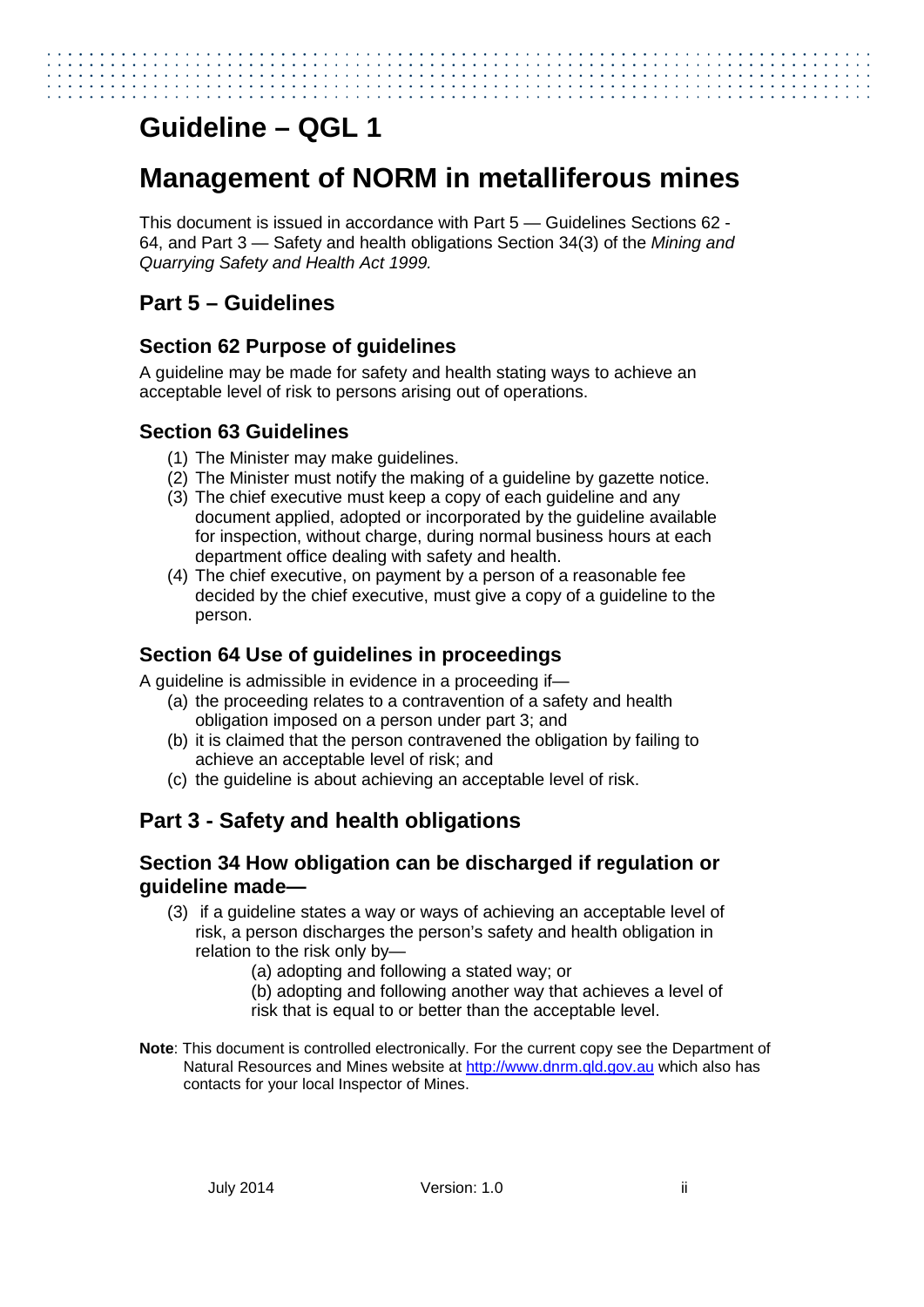# **Contents**

| Glossary                  |                                 |                                                            | iv             |
|---------------------------|---------------------------------|------------------------------------------------------------|----------------|
|                           | <b>Preface</b>                  |                                                            | v              |
|                           |                                 | Obligations under Queensland legislation                   | V              |
| 1                         | <b>Purpose of this document</b> |                                                            | $\mathbf{2}$   |
| 2<br><b>What is NORM?</b> |                                 | 3                                                          |                |
| 3                         | What hazard does NORM pose?     |                                                            | 3              |
| 4                         |                                 | <b>Risk management</b>                                     | 4              |
|                           | 4.1                             | Hazard identification and risk analysis                    | 4              |
|                           | 4.2                             | <b>Exposure limits for NORM</b>                            | 5              |
|                           | 4.3                             | Approach for assessing and managing occupational exposures | 6              |
|                           | 4.4                             | <b>Risk reduction</b>                                      | $\overline{7}$ |
|                           | 4.5                             | Risk monitoring                                            | 12             |
|                           | 4.6                             | Records                                                    | 14             |
| 5                         |                                 | <b>NORM</b> management plan                                | 14             |
| 6                         | <b>References</b>               |                                                            | 16             |

 $\sim$  $\ddot{\phantom{1}}$  $\cdot$  a construction of the construction of the construction of the construction of the construction of the construction of the construction of the construction of the construction of the construction of the construction of the

 $\mathcal{L}$  $\ddot{\phantom{a}}$ ÷. ÷,  $\frac{1}{2}$ 

ł ł ł

l. t,

 $\ddot{\phantom{1}}$  $\sim$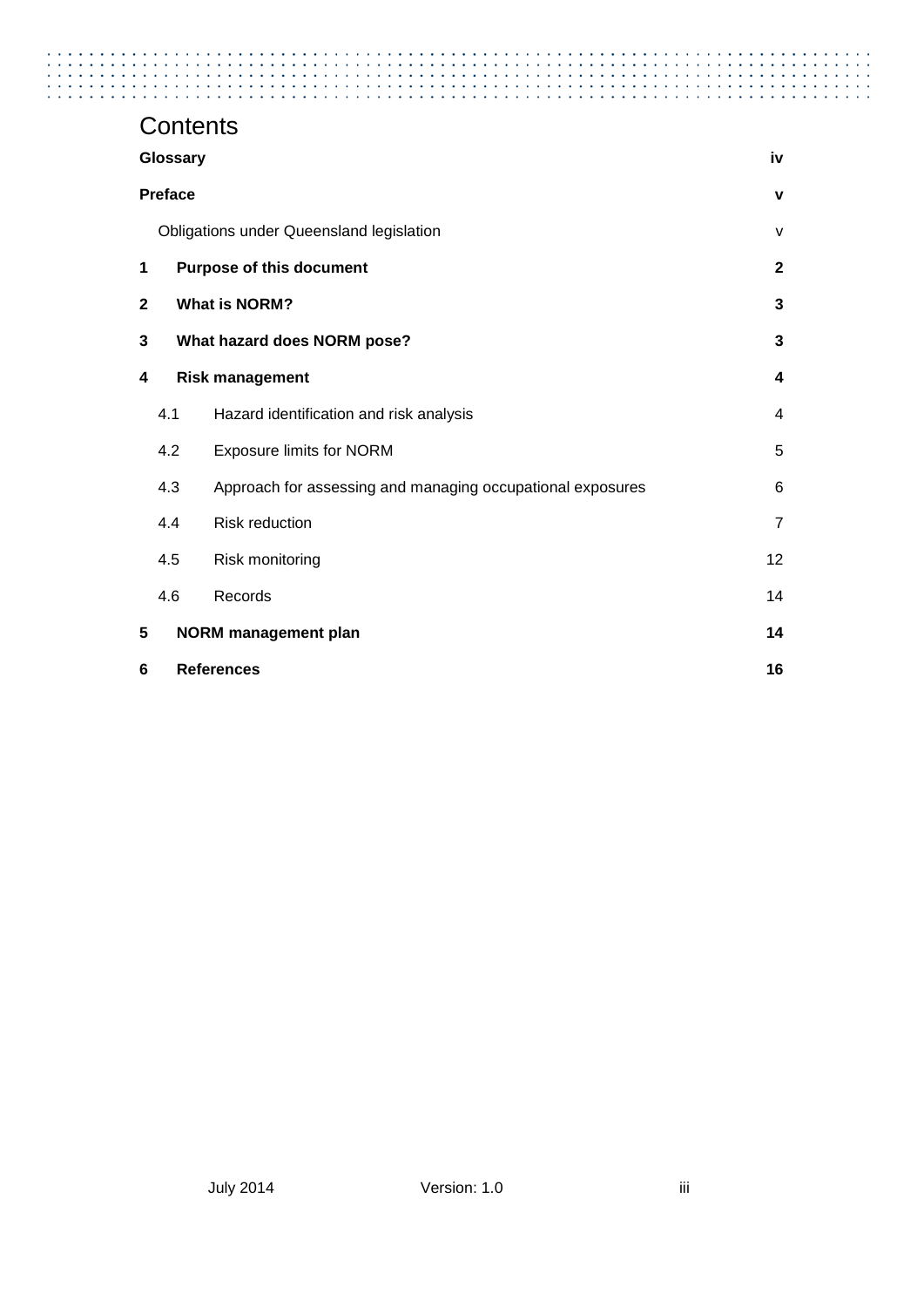# <span id="page-4-0"></span>**Glossary**

| Activity (Bq/g)    | number of atomic disintegrations per second per gram of substance                                                                                                                                                                                                                                |    |
|--------------------|--------------------------------------------------------------------------------------------------------------------------------------------------------------------------------------------------------------------------------------------------------------------------------------------------|----|
| <b>ARPANSA</b>     | Australian Radiation Protection and Nuclear Safety Agency                                                                                                                                                                                                                                        |    |
| <b>ANRDR</b>       | <b>Australian National Radiation Dose Register</b>                                                                                                                                                                                                                                               |    |
| Alpha radiation    | A charged helium nucleus from decay of a radionuclide that imparts<br>potentially harmful energy to humans and may cause injury or illness.<br>Alpha particles have limited travel, but are relatively long-lived and<br>potentially cause most harm when inside the body, e.g. inhaled/ingested |    |
| Becquerel (Bq)     | The derived International System of Units of radioactivity equal to one<br>disintegration per second                                                                                                                                                                                             |    |
| Beta radiation     | Beta particles are high-energy, high-speed electrons or positrons emitted<br>by certain types of radioactive nuclei                                                                                                                                                                              |    |
| Committed dose     | Future personal radiation dose resulting from a radionuclide intake today                                                                                                                                                                                                                        |    |
| <b>DNRM</b>        | Department of Natural Resources and Mines                                                                                                                                                                                                                                                        |    |
| Effective dose     | A measure of dose, which takes into account both the type of radiation<br>involved and the radiological sensitivities/susceptibilities of the organs<br>and tissues irradiated. The unit of effective dose is Sievert (Sv).                                                                      |    |
| Guideline          | A document outlining mandatory legal requirements under MQSHA                                                                                                                                                                                                                                    |    |
| Gamma radiation    | Electromagnetic radiation of extremely high frequency and energy per<br>photon. Gamma rays can be produced by the decay of atomic nuclei<br>from high to lower energy states (gamma decay)                                                                                                       |    |
| Gamma shine        | A term used to describe the personal exposure received from an area<br>source emitting gamma radiation e.g. an orebody, stockpile or tailings<br>dam                                                                                                                                             |    |
| <b>NORM</b>        | Naturally occurring radioactive materials                                                                                                                                                                                                                                                        |    |
| <b>NORMMP</b>      | A NORM Management Plan, which equates to a radiation management<br>plan prepared to the specification in this guideline, not to that in RPS9                                                                                                                                                     |    |
| RPS <sub>9</sub>   | The Code of Practice for Radiation Protection and Radioactive Waste<br>Management in Mining and Mineral Processing (ARPANSA, 2005)                                                                                                                                                               |    |
| Ionising radiation | Any radiation, as a stream of alpha/beta particles or gamma rays, that<br>produces ionisation as it passes through a medium                                                                                                                                                                      |    |
| <b>MQSHA</b>       | Mining and Quarrying Safety and Health Act 1999                                                                                                                                                                                                                                                  |    |
| <b>MQSHR</b>       | Mining and Quarrying Safety and Health Regulation 2001                                                                                                                                                                                                                                           |    |
| <b>PPE</b>         | Personal protective equipment                                                                                                                                                                                                                                                                    |    |
| Radionuclides      | A nuclide that is radioactive                                                                                                                                                                                                                                                                    |    |
| Radon              | A radioactive gaseous element. It is a product of ore radioactive decay                                                                                                                                                                                                                          |    |
| <b>RPE</b>         | Respiratory protective equipment                                                                                                                                                                                                                                                                 |    |
| Sievert (Sv)       | A unit of health risk from any ionising radiation. The risk arising from<br>1 Sv is the same no matter what kind of radiation causes it.                                                                                                                                                         |    |
| <b>SHMS</b>        | A safety and health management system ensuring an acceptable level of<br>risk at a mine                                                                                                                                                                                                          |    |
| <b>SSE</b>         | <b>Site Senior Executive</b>                                                                                                                                                                                                                                                                     |    |
| TLD                | Thermoluminescent Dosimeter $-$ a badge used for the measurement of<br>an individual's exposure to ionising radiation, such as gamma radiation.                                                                                                                                                  |    |
| <b>July 2014</b>   | Version: 1.0                                                                                                                                                                                                                                                                                     | iv |

Ì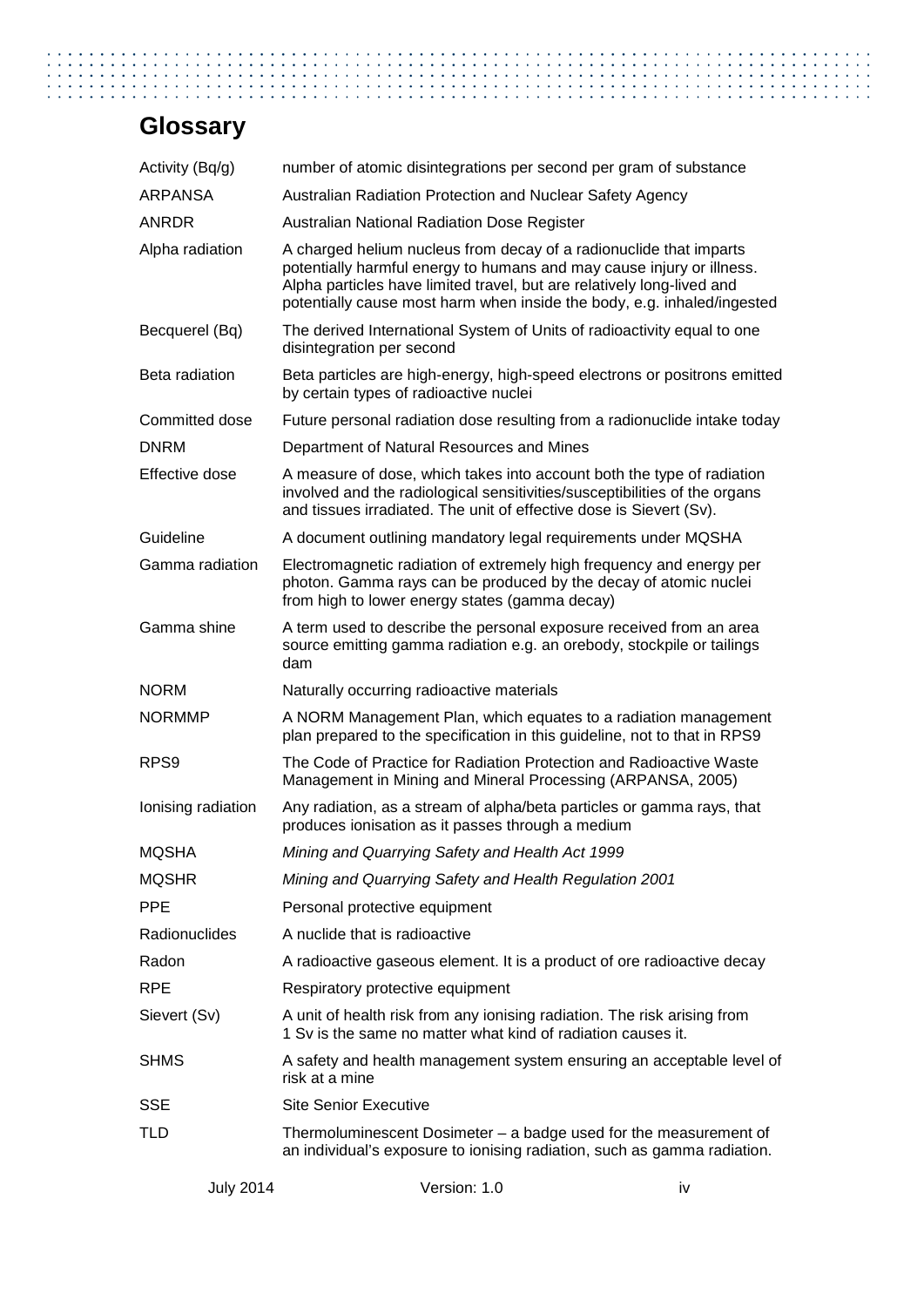# <span id="page-5-0"></span>**Preface**

the company's company's

# <span id="page-5-1"></span>**Obligations under Queensland legislation**

contact and a series and a series and a

| Legislation<br>requires risk to be<br>eliminated or<br>controlled to an<br>acceptable level.                                             | Obligations exist under the Mining and Quarrying Safety and Health<br>Act 1999 (MQSHA) to protect the safety and health of persons at<br>mines; and to ensure that the risk of injury or illness to any person<br>resulting from operations is at an acceptable level.                                                                                                                                                                                                                                                                                                                                                                                                                                                                                                                                                                                                                                                                                                          |  |
|------------------------------------------------------------------------------------------------------------------------------------------|---------------------------------------------------------------------------------------------------------------------------------------------------------------------------------------------------------------------------------------------------------------------------------------------------------------------------------------------------------------------------------------------------------------------------------------------------------------------------------------------------------------------------------------------------------------------------------------------------------------------------------------------------------------------------------------------------------------------------------------------------------------------------------------------------------------------------------------------------------------------------------------------------------------------------------------------------------------------------------|--|
|                                                                                                                                          | For a risk to a person to be at an acceptable level, operations at a<br>mine must be carried out so that the level of risk from the operation is<br>not only within acceptable limits, but also as low as reasonably<br>achievable.                                                                                                                                                                                                                                                                                                                                                                                                                                                                                                                                                                                                                                                                                                                                             |  |
|                                                                                                                                          | Obligation holders should refer to the MQSHA and the Mining and<br>Quarrying Safety and Health Regulation 2001 (MQSHR) for the most<br>recent and relevant legislation. This legislation can be found at:<br>http://www.legislation.qld.gov.au/Acts_SLs/Acts_SL.htm                                                                                                                                                                                                                                                                                                                                                                                                                                                                                                                                                                                                                                                                                                             |  |
| <b>SSE has obligation</b><br>to develop and<br>implement a<br>system to manage<br><b>NORM</b>                                            | Under section 145 of the MQSHR, if a person is likely to be exposed<br>to radiation above acceptable limits, the Site Senior Executive (SSE)<br>has an obligation to develop and implement a system to manage<br>those risks and ensure compliance.                                                                                                                                                                                                                                                                                                                                                                                                                                                                                                                                                                                                                                                                                                                             |  |
| The MQSHA,<br><b>MQSHR</b> and this<br>guideline will<br>prevail if in conflict<br>with any other<br>legislation or code<br>of practice. | This guideline aligns, where appropriate, the system of radiation<br>protection as recommended by the International Commission on<br>Radiological Protection, International Atomic Energy Agency and the<br>Australian Radiation Protection and Nuclear Safety Agency<br>(ARPANSA), most notably RPS9 - "The Code of Practice for<br>Radiation Protection and Radioactive Waste Management in Mining<br>and Mineral Processing (2005)" - with the MQSHA and MQSHR. In<br>the event of any conflict between this guideline made under MQSHA<br>and any other codes made under any other legislation, this guideline<br>will prevail. Unlike RPS9, this mandatory guideline does NOT require<br>approval of any radiation management plan for exploration, mining or<br>processing activities before work commences, in line with risk<br>management principles of the MQSHA. Furthermore, it does not<br>require a separate radiation management plan for waste as RPS9<br>does. |  |
| This guideline does<br>not apply to sealed<br>sources.                                                                                   | This guideline does not apply to sealed radioactive sources, which are<br>regulated under the Radiation Safety Act 1999 and the Radiation<br>Safety Regulation 2010 and administered by Queensland Health.                                                                                                                                                                                                                                                                                                                                                                                                                                                                                                                                                                                                                                                                                                                                                                      |  |

the contract of the contract of the contract of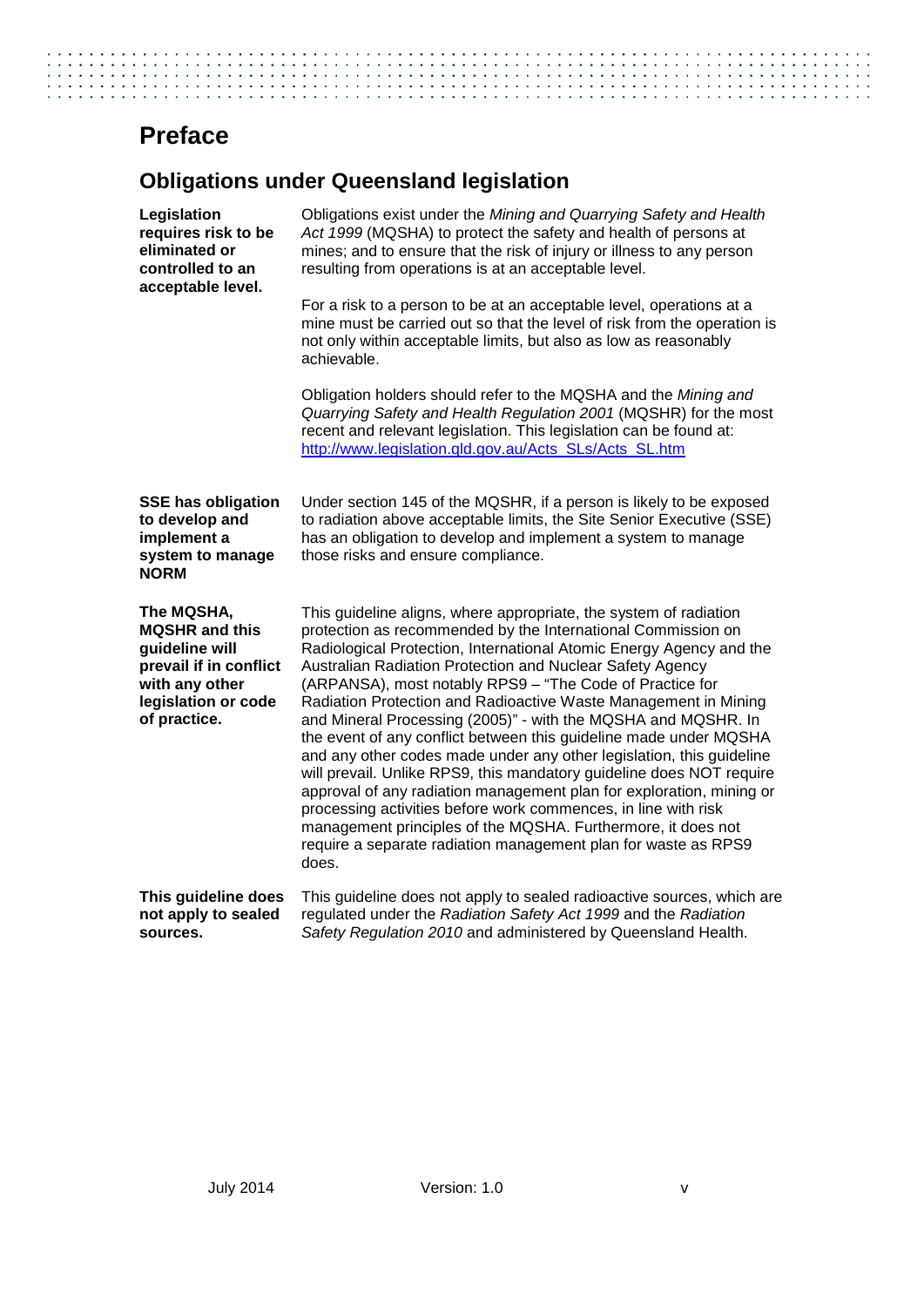## <span id="page-6-0"></span>**1** Purpose of this document

**The purpose of this guideline is to provide information on how to manage risks associated with NORM in metalliferous mines. This includes exploration, operating mines and process plants.**

Naturally occurring radioactive materials (NORM), including uranium ore or other mineral deposits containing radionuclides (such as some mineral sands, some rare earth minerals or gold/copper deposits) may pose a risk to workers' health. Similar to any other hazard at a mine, this hazard and associated risks must be managed.

The purpose of this guideline is to provide information to metalliferous mining operations on how to systematically manage NORM risks so that obligation holders comply with the legislative framework. It sets out a risk management approach and the minimum requirements for a NORM management plan for inclusion in the overall safety and health management system (SHMS) for a mine.

The words 'must,' 'requires' or 'mandatory' indicate that legal requirements exist and must be complied with.

The word 'should' indicates a recommended course of action, while 'may' indicates an optional course of action.

This guideline applies to all the operations associated with exploring for, winning and treating ores containing NORM on a mining tenure including, but not limited to:

- exploration activities such as taking soil or water samples, geophysical surveys (excluding airborne surveys), survey pegging, levelling drill pads and digging sumps, drilling, storing core samples (on the mine), bulk sampling, open trenching or costeaning with an excavator and seismic surveying using explosives
- mining activities such as drilling, blasting, loading, transporting, crushing, screening and stockpiling
- treating activities such as concentrating, smelting, leaching, electrowinning, storing and handling the final mineral product
- disposing of waste products in connection with exploration, winning and treating activities
- constructing, erecting, maintaining or demolishing any dam, excavation, building, plant, machinery or equipment associated with exploration, winning and treating ore or disposal of waste products
- rehabilitating during or after exploring, winning and treating activities.

| Transport of NORM from a mine must comply with the "Code of           |
|-----------------------------------------------------------------------|
| Practice for Safe Transport of Radioactive Materials" (2001), and the |
| Queensland Radiation Safety Act 1999 and Radiation Safety             |
| Regulation 2010, both administered by the Radiation Health Unit at    |
| Queensland Health.                                                    |
|                                                                       |

**Storage of large quantities of core not on a mine site.** Core storage areas that are not located on a mine site and contain a significant amount of NORM may need to be registered with Queensland Health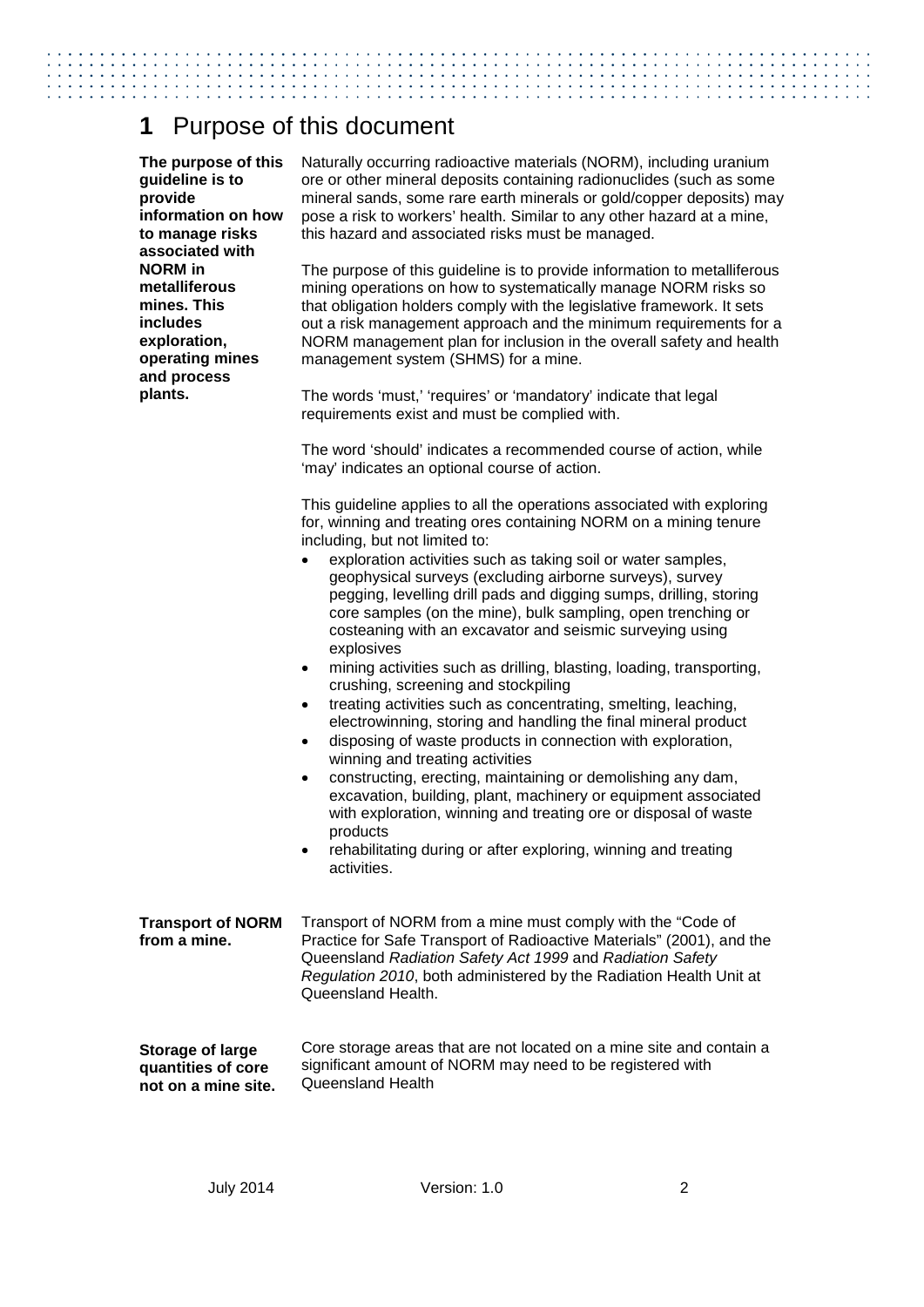# <span id="page-7-0"></span>**2 What is NORM?**

**NORM refers to naturally occurring radioactive materials that have a minimum activity of 1 Bq/g.**

In this guideline NORM refers to naturally occurring materials containing radioactive elements, such as uranium and thorium or their associated decay products that are within the boundary of a mine. This may include NORM contained within host rock, ores, concentrates, samples and waste materials. The material must have a minimum activity of one Becquerel/gram (Bq/g) to be considered NORM.

One Bq/g is currently the internationally accepted level for defining the scope of regulation for NORM containing uranium and thorium or its decay products. At activity concentrations less than 1 Bq/g, these minerals would be considered inherently safe.

# <span id="page-7-1"></span>**3 What hazard does NORM pose?**

**NORM is an ionising radiation hazard primarily in the form of alpha particles (in dust and radon) and of gamma shine (as high energy electromagnetic rays).** 

NORM is an ionising radiation hazard that poses a potential long-term cumulative chronic risk if a person is exposed to it on a regular basis.

There are three types of ionising radiation – alpha, beta and gamma. The two principal types generated by NORM at mines are as alpha (in dust and radon) and as gamma (high energy electromagnetic rays) radiation.

The hazards associated with alpha radiation are inhalation and ingestion. Some known routes of exposure to alpha radiation include:

- inhalation of airborne dust containing NORM;
- inhalation of radon emanating from ore surfaces, for example core, drill cuttings broken ore stockpiles or underground drives or from groundwater entering or collecting in underground drives;
- inhalation of fume containing radioactive components such as polonium in copper smelting operations;
- ingestion of radionuclides, for example via dust on skin transferred to the mouth while eating; and,
- absorption through skin of liquids or inhalation of airborne mists of pregnant solvent or solutions containing NORM.

The hazard for gamma radiation is from whole body exposure to sources, commonly referred to as 'gamma shine'. These sources of gamma radiation include:

- tailings dams
- ore bodies
- drill cores and other samples
- ore stockpiles
- <span id="page-7-2"></span>radium scale deposits.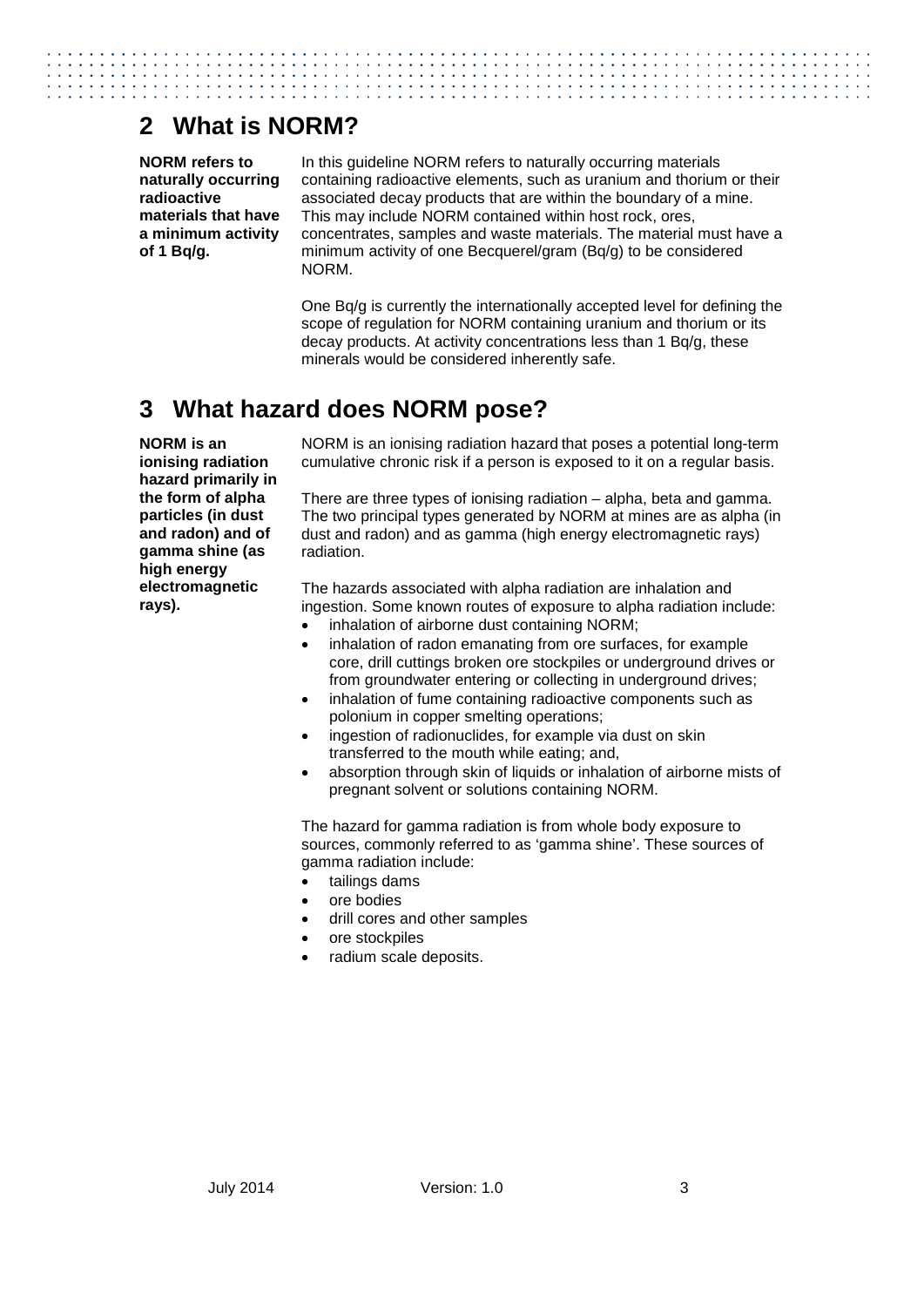# **4 Risk management**

## <span id="page-8-0"></span>**4.1 Hazard identification and risk analysis**

**Risk analysis and evaluation are the processes that determine the level of risk of injury or illness associated with a hazard and decide which risks need controls.**

All exploration and mining activities must determine if encountering radioactivity during the operation is possible. A test on the minerals may be required to ensure the radiation levels are not problematic.

A site assessment is required for activity concentrations greater than 1 Bq/g to determine the risk. Where it is likely the potential dose may exceed one millisievert per year (mSv/y), a comprehensive risk assessment must be carried out and controls implemented according to the level of risk.

The risk needs to be controlled throughout the life cycle of the operation. These assessments may be required a number of times. For example:

- prior to exploration or after discovery of radionuclides during exploration activities
- during planning of mining and processing operations
- after commencement of operations or subsequent discovery of radionuclides after commencement
- monitoring indicates that the risk may not be as low as reasonably achievable
- when there are significant changes or every five years, whichever is the lesser
- prior to rehabilitation and abandonment of the mine.

The Site Senior Executive (SSE) must ensure that any risk assessment completed under the mine's established risk management practices and procedures meets the legislative requirements under Part 2 of MQSHR.

The risk assessment should include and consider where appropriate:

- radionuclides and quantities
- nature of proposed operations and activities
- routes of exposure, including gamma shine, inhalation of dust (as long lived alphas), radon and ingestion
- qualifications/competencies of people for assessing and quantifying the risks associated with NORM
- what controls might be used
- levels of exposure in national standards
- workers exposure data
- changes to plant, processes or substances at the mine
- changes to legislation
- new knowledge about NORM hazards or controls.

The risk assessment for NORM encountered during work activities must include workers involved in the activities being risk assessed and suitably qualified and competent persons.

The risk assessment must consider all relevant and available information relating to the hazard and controls.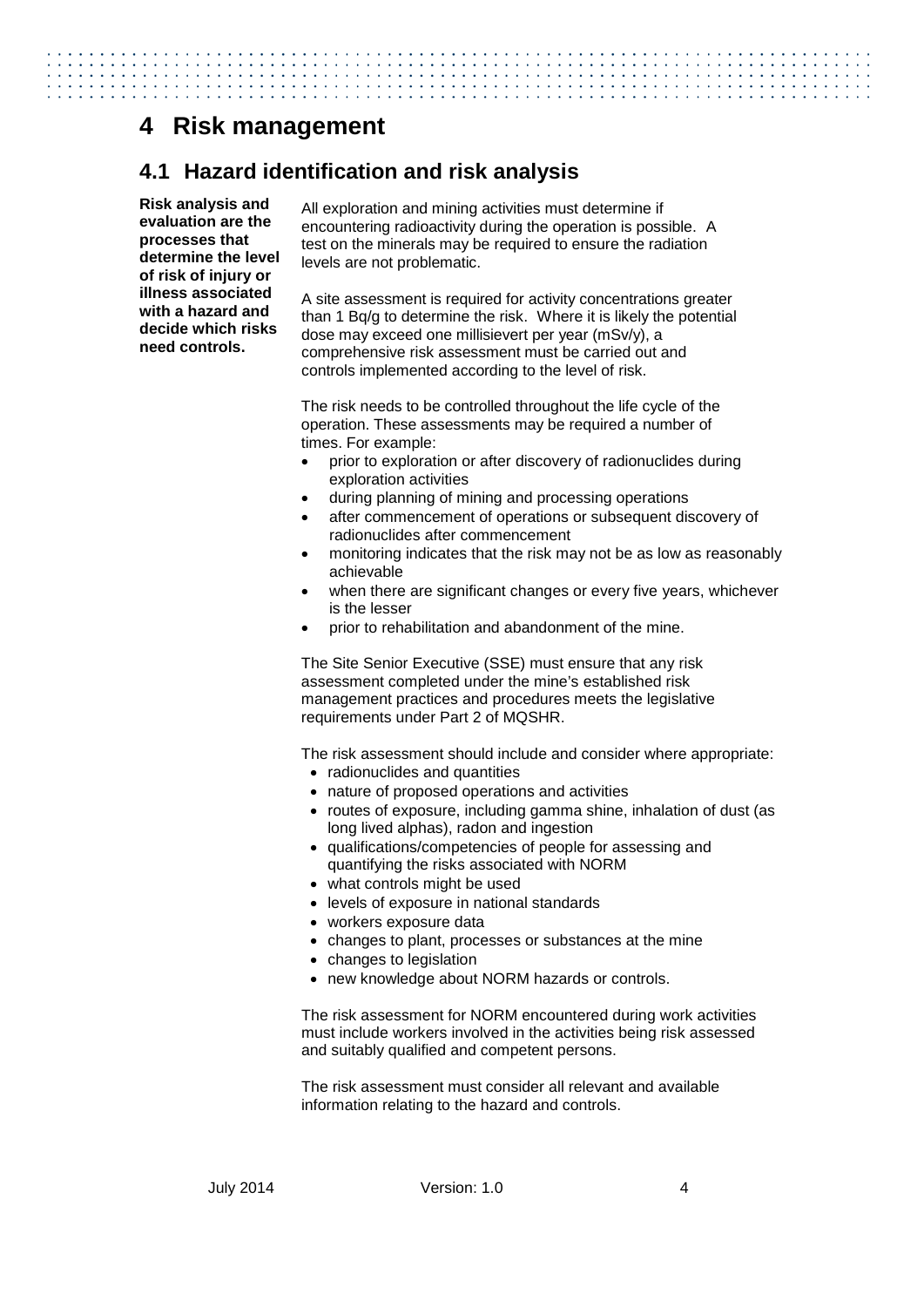A copy of the risk assessment must be kept at the mine for the duration for which the hazard exists. The risk assessment must include:

- the names of the people involved in the risk assessment and their respective positions in the mine's management structure
- a description of the hazard
- the method for assessing the likelihood and consequence of the risk
- the controls proposed to reduce the risk.

The risk assessment should also include the names of the persons responsible for implementing the controls

## <span id="page-9-0"></span>**4.2 Exposure limits for NORM**

**There are established exposure levels to NORM.**

The exposure limits (effective dose) as established by Australian Radiation Protection and Nuclear Safety Agency (ARPANSA) for ionising radiation are:

|                                                                                                     | Limit on effective dose <sup>i,*</sup>                                                                                                                                                                                                                                                    |                                                                                                                                                                                                                                                                                                                                                               |                                                  |  |
|-----------------------------------------------------------------------------------------------------|-------------------------------------------------------------------------------------------------------------------------------------------------------------------------------------------------------------------------------------------------------------------------------------------|---------------------------------------------------------------------------------------------------------------------------------------------------------------------------------------------------------------------------------------------------------------------------------------------------------------------------------------------------------------|--------------------------------------------------|--|
|                                                                                                     | To limit individual risk                                                                                                                                                                                                                                                                  | <b>For occupational</b><br>exposure<br>20 mSv per year<br>averaged over<br>5 years <sup>ii,*</sup>                                                                                                                                                                                                                                                            | For members of the<br>public<br>1 mSv in a year* |  |
|                                                                                                     | Limits shall apply to the sum of the relevant doses from external exposure in<br>i.<br>the specified period and the 50-year committed dose (to age 70 years for<br>children) from intakes in the same period.                                                                             |                                                                                                                                                                                                                                                                                                                                                               |                                                  |  |
|                                                                                                     | ii.<br>With the further provision that the effective dose shall not exceed 50 mSv<br>in any single year. In addition, when a pregnancy is declared by a female<br>employee, the embryo or fetus should be afforded the same level of<br>protection as required for members of the public. |                                                                                                                                                                                                                                                                                                                                                               |                                                  |  |
|                                                                                                     | *                                                                                                                                                                                                                                                                                         | For details, see ARPANSA's "Fundamentals for protection against ionising<br>radiation" (2014) and sister publications.                                                                                                                                                                                                                                        |                                                  |  |
| <b>NORM</b> radionuclide<br>elements and<br>substances may<br>also pose chemical<br>toxicity risks. |                                                                                                                                                                                                                                                                                           | In addition to any radiological limits of exposure, the toxic effects of<br>any substance must also be considered. For example, uranium and<br>uranium compounds are classified as very toxic by Safework<br>Australia. The quoted time weighted average for exposure is 0.2<br>mg/m <sup>3</sup> with a short-term exposure limit of 0.6 mg/m <sup>3</sup> . |                                                  |  |
|                                                                                                     | For further details see the Hazardous Substances Information<br>System at<br>http://www.hsis.safeworkaustralia.gov.au/HazardousSubstance/Detai<br>$\overline{a}$                                                                                                                          |                                                                                                                                                                                                                                                                                                                                                               |                                                  |  |

[ls?hazardousSubstanceID=6302](http://www.hsis.safeworkaustralia.gov.au/HazardousSubstance/Details?hazardousSubstanceID=6302)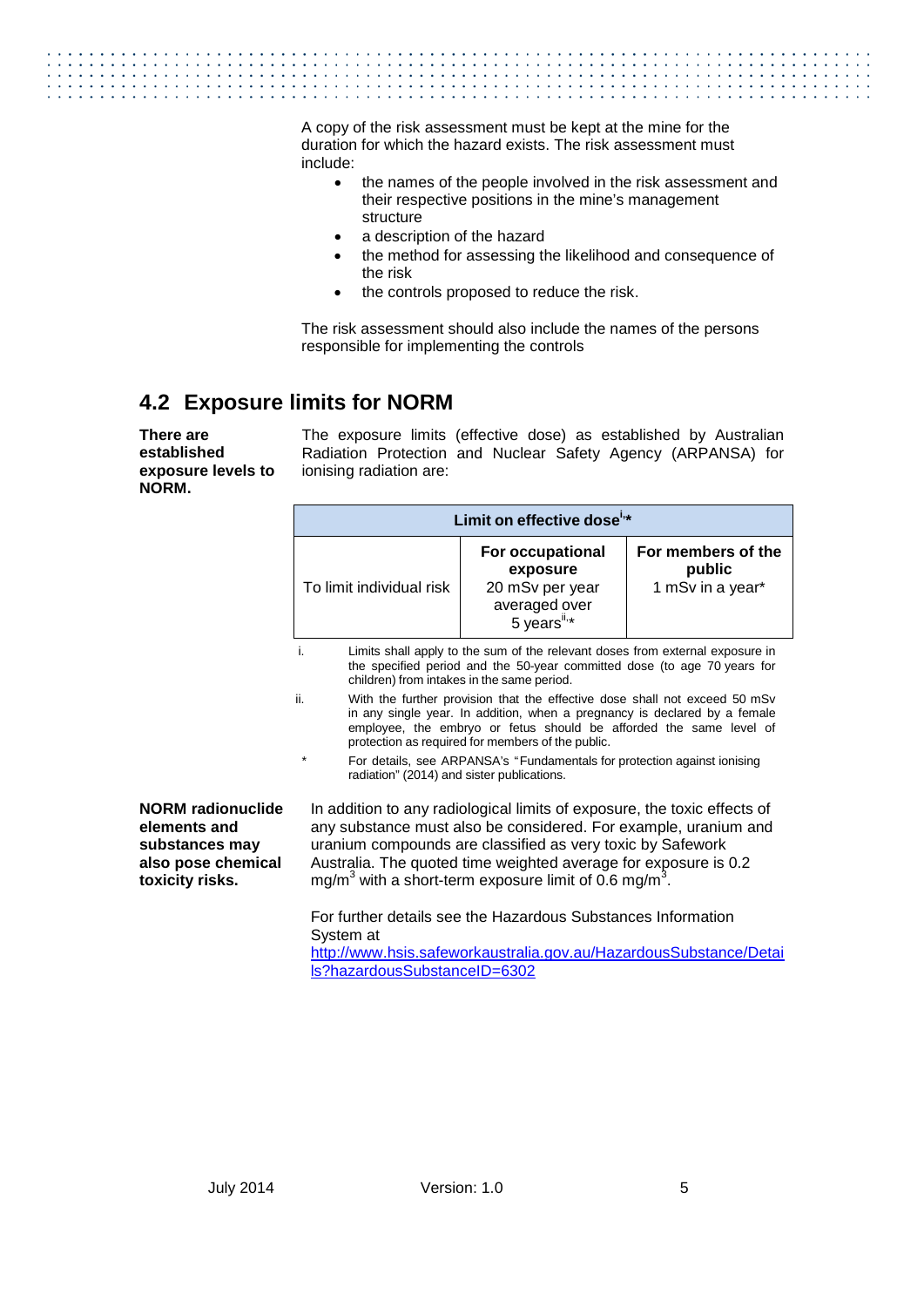### **4.2.1 Complying with exposure limits**

**Complying with exposure limits protects most people from the health effects of a particular substance.**

ARPANSA (2005) states:

*"Compliance with the occupational limit on effective dose will ensure that deterministic effects do not occur in most body tissues and organs."*

A deterministic effect is defined as an effect, such as partial loss of function of an organ or tissue, caused by radiation and manifest only above some threshold of dose, the severity of the effect depending upon the dose received.

Safe Work Australia (2012) also states the following about complying with exposure limits of atmospheric contaminants:

*"Exposure limits represent the airborne concentration of a particular substance or mixture that must not be exceeded. Exposure limits are based on the airborne concentrations of individual substances which, according to current knowledge, should not cause adverse health effects nor cause undue discomfort to nearly all workers. Exposure limits do not represent a fine dividing line between a healthy and unhealthy work environment. Natural biological variation and the range of individual susceptibilities mean that a small number of people might experience adverse health effects even below the exposure standard."*

In practice, this means that if monitoring indicates exposure is below the acceptable limit, efforts should still continue to reduce the worker's exposure to as low as reasonably achievable.

## <span id="page-10-0"></span>**4.3 Approach for assessing and managing occupational exposures**

**The risk management process may require specific risk assessment methods to be used when managing occupational exposures of ionising radiation** Assessing and managing risks associated with occupational exposures can be complex. The risk management process may require the use of specific risk assessment techniques.

For example, assessing risk from occupational exposures to NORM could include measuring workers exposure by sampling the work environment, e.g. collecting personal dust or measuring total gamma shine using a Thermoluminescent Dosimeter (TLD) tag.

The approach to assessing risk must be established by an **.** appropriately competent person, such as an occupational hygienist or experienced medical practitioner.

The approach outlined in Figure 1 shows the relationship between each of the legislated risk management processes and some of the technical and administrative activities.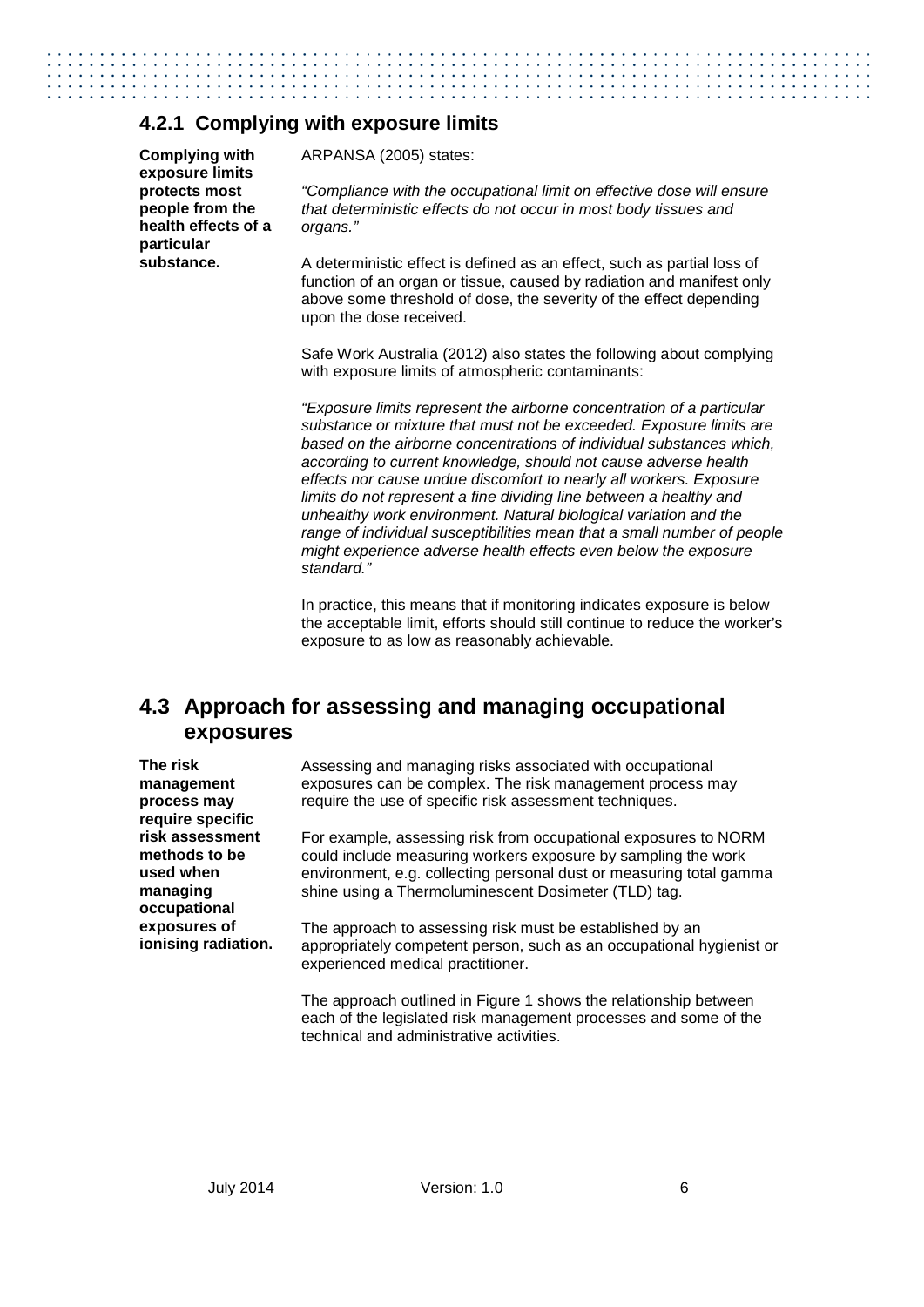

**Figure 1 - Approach to assessing and managing occupational exposures**, (Grantham 2001; Standards Australia 2001; Ignacio & Bullock 2006)

## <span id="page-11-0"></span>**4.4 Risk reduction**

**Examples of the hierarchy of control for NORM.** 

Persons with an obligation under the MQSHA to manage risk at a mine must apply hazard controls using the hierarchy of controls shown below:

- a) elimination of the hazard
- b) substitution with a lesser hazard
- c) engineering controls (including isolation of persons)
- d) administrative (often referred to in radiation safety as 'institutional') controls (including training)
- e) personal protective equipment.

The hierarchy of controls must be applied ensuring workers' exposure to NORM does not exceed the limit and is as low as reasonably achievable.

The following sections describe some of the possible controls that should be considered for risk reduction.

the second contract of the second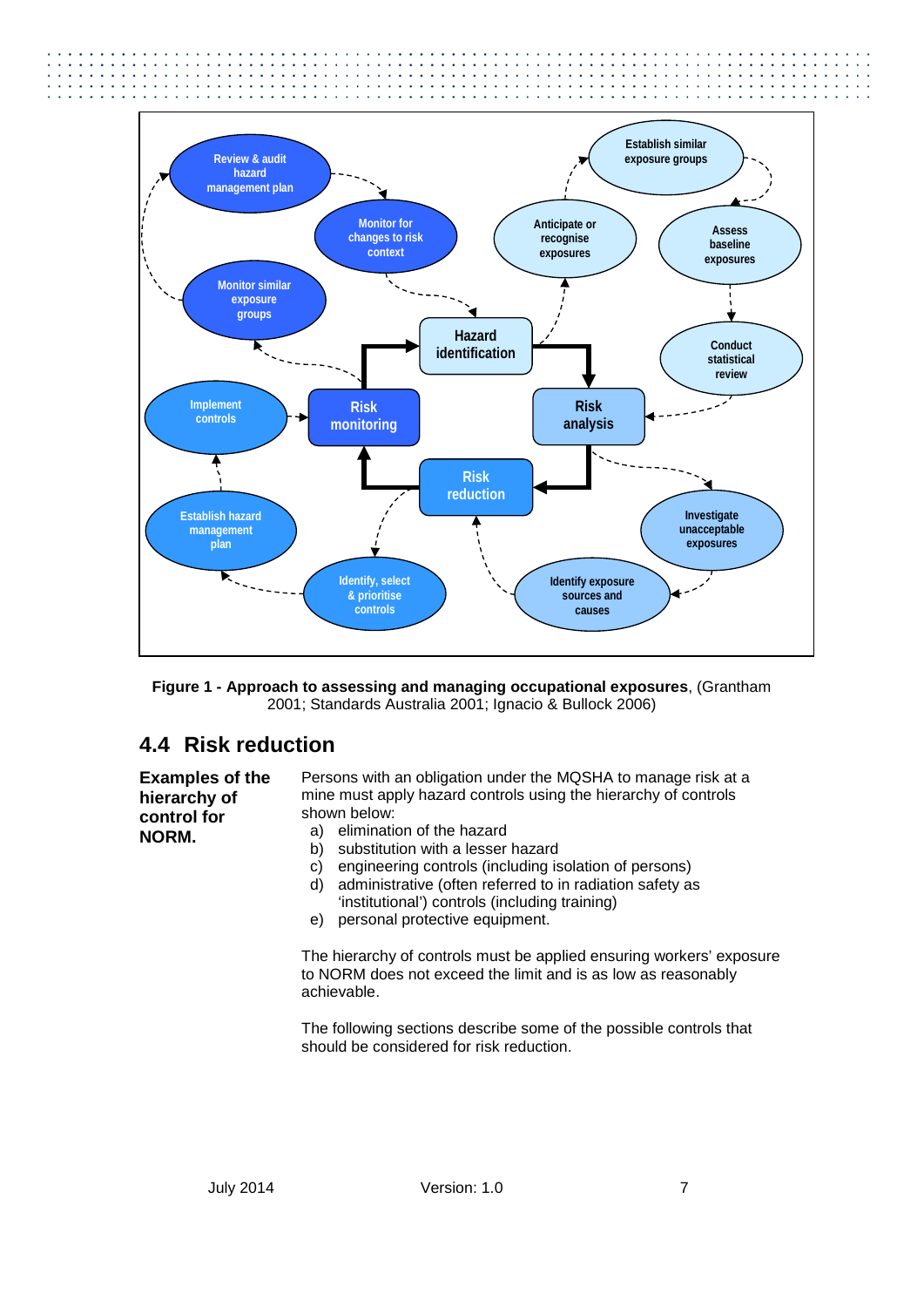#### **4.4.1 Mine and process plant design**

**Mine planning and design can have a significant effect on worker exposure.**

The risk reduction to NORM starts at the mine planning phase. Design of the mine and associated process plant and infrastructure can have a significant impact on future workers' exposure.

For example:

- designing access drives though rock with low activities
- minimising broken ore stockpiles and process inventory
- locate control rooms a safe distance away from the process plant
- consider prevailing winds and weather conditions to reduce dust.

#### **4.4.2 Dust suppression and extraction**

**Control of dust will reduce overall exposures.**

Effective dust suppression and extraction will reduce exposure to alpha emitters through inhalation. It is important to identify all areas of dust generation, which can include exploration drilling, mining excavation activities, roads, stockpiles, conveyor transfer points and process operations.

Specific control measures can include:

- watering roads, stockpiles, faces and points that generate dust
- installation of pens or sheeting acting as wind breaks for stockpiles
- use of dust suppression additives
- controlling spillage and cleaning up as soon as practicable
- enclosed local extraction ventilation containment systems fitted to control dust generated during drilling, crushing and processing
- avoiding re-suspension of NORM dust as a result of equipment vibration, high air velocities, and movement of equipment during maintenance operations
- installing dust suppression on crushing, screening and conveyor systems at appropriate locations
- appropriate disposal of captured dust.

### **4.4.3 Ventilation**

**Ventilation can be used to remove or dilute the amount of NORM.**

Ventilation is the primary control for managing alpha-emitting dust and radon in an underground mine.

Ventilation can remove or dilute the amount of alpha-emitting NORM (as dust and radon) present in the atmosphere to an acceptable level before it enters the breathing zone of a worker. It does not reduce or otherwise control gamma shine.

The ventilation of air in a place where a person may be present must be of a sufficient volume, velocity and quality to achieve a healthy atmosphere.

To achieve a healthy atmosphere an estimate of the total quantity of NORM produced and the location of workers in the ventilation circuit is required.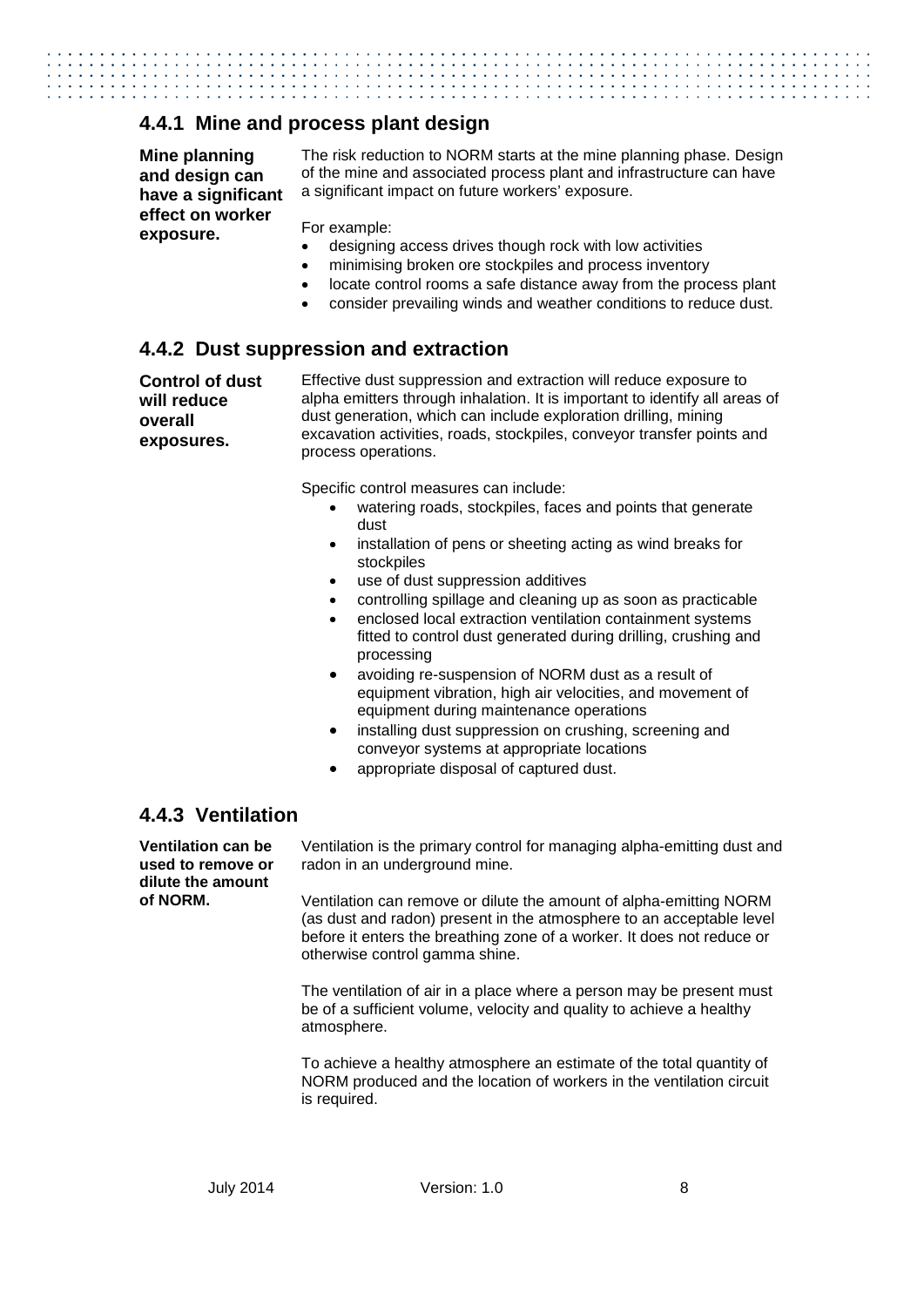This estimate must be considered in addition to other ventilation requirements such as controlling heat or diesel particulate matter.

Consider the ventilation of other enclosed spaces at the mine, such as surface ore bins, where dust and radon may accumulate and workers can be exposed. Where general dilution ventilation is not effective, local exhaust ventilation will be required.

### **4.4.4 Enclosed operator cabins**

**Enclosed cabins may provide protection to operators inside the cabin from NORM.**

Enclosed cabins on plant and equipment with appropriately maintained seals and air-conditioning should be designed, installed and maintained to provide protection to operators inside the cabin from NORM.

Consideration should be given to workers required to maintain this equipment. For example, filters may concentrate dust and radon thereby increasing the exposure risk to people replacing or working near them.

#### **4.4.5 Maintenance**

**An effective maintenance strategy can reduce the type and amount of NORM exposure.** Poorly maintained plant will compromise any of the measures implemented to manage and control exposure to NORM.

If a breakdown of the plant can cause an unacceptable level of risk from NORM, the plant's servicing and maintenance must be based on a preventive strategy. The plant or equipment must be taken out of operation, if it cannot be serviced or maintained to ensure it is able to function or operate within its performance limits.

Exposure of maintenance personnel to NORM should be considered when risk assessing maintenance activities.

## **4.4.6 Separation of workers from NORM**

**Separation of workers' from the hazard of NORM will reduce their exposure.**

Separation distance will directly affect the exposure to gamma radiation. Effective strategies for reducing or controlling workers' exposure to NORM can include:

- using remote operated or autonomous equipment
- locating non-critical plant and infrastructure such as administration in areas of low background exposure
- locating control rooms outside of the process plant
- establishing exclusion zones or controlled access around 'hot' areas.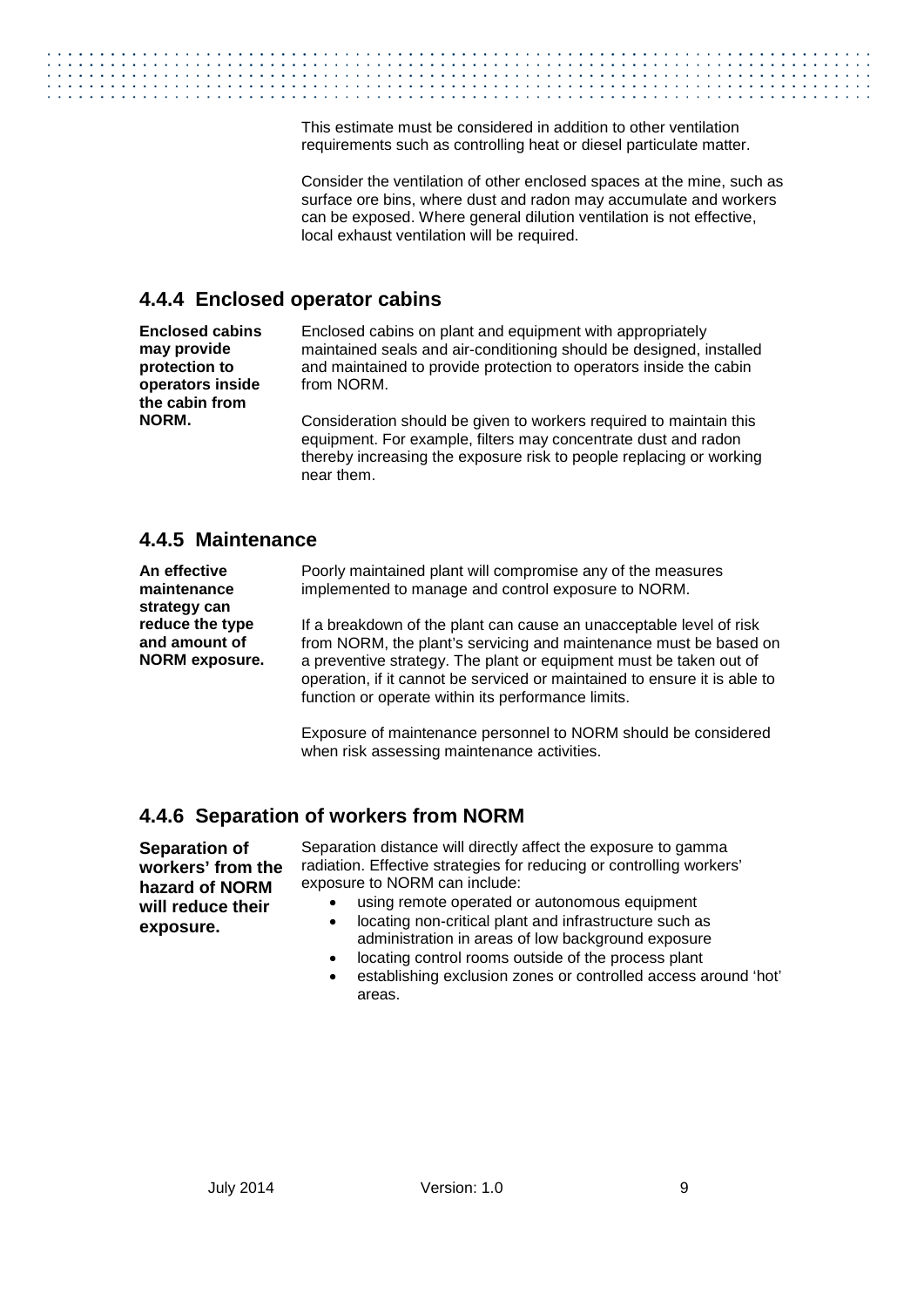### **4.4.7 Shielding and sealing surfaces**

**Sealing surfaces and shielding sources may reduce the exposures.**

Shielding can also be an effective control for radiation.

Practical examples include:

- storing known 'hot' core in the middle of other core sample trays and pallets of core
- concrete walled bunkers may provide some protection for stockpiles
- coating underground development with an appropriate thickness of shotcrete may reduce gamma shine
- subject to any environmental authority conditions, burying exploration drill cuttings, samples and mud pits under at least one metre of compacted soil. Note drill samples should be mixed with soil prior to burial to reduce any artificial concentration of the material.

#### **4.4.8 Procedures and work practices**

**Procedures, Safe Work Instructions and work practices can reduce the type and amount of NORM exposure.** 

A risk assessment may identify that certain written procedures and standard work instructions are required to manage the risk of NORM.

Work procedures and practices are only effective if uniformly and consistently applied and followed.

Examples of written procedures, standard work instructions and work practices that can reduce NORM exposure include:

- pre-start checks to ensure that the dust control, suppression, extraction and ventilation systems are operating and effective
- hygiene standards, rules and practices
- clean-in/clean-out facilities and procedures
- maintenance of suitable clean crib rooms and facilities
- housekeeping standards
- decontamination of equipment prior to leaving site or being maintained
- capturing exposure history completely and accurately
- exclusion or limiting work time of persons from high dose areas
- sample handling, transfer and storage procedures
- product storage and transport practices and procedures
- waste management procedures
- removing muck from drives and development headings as soon as possible.
- procedures for calibrating monitoring equipment.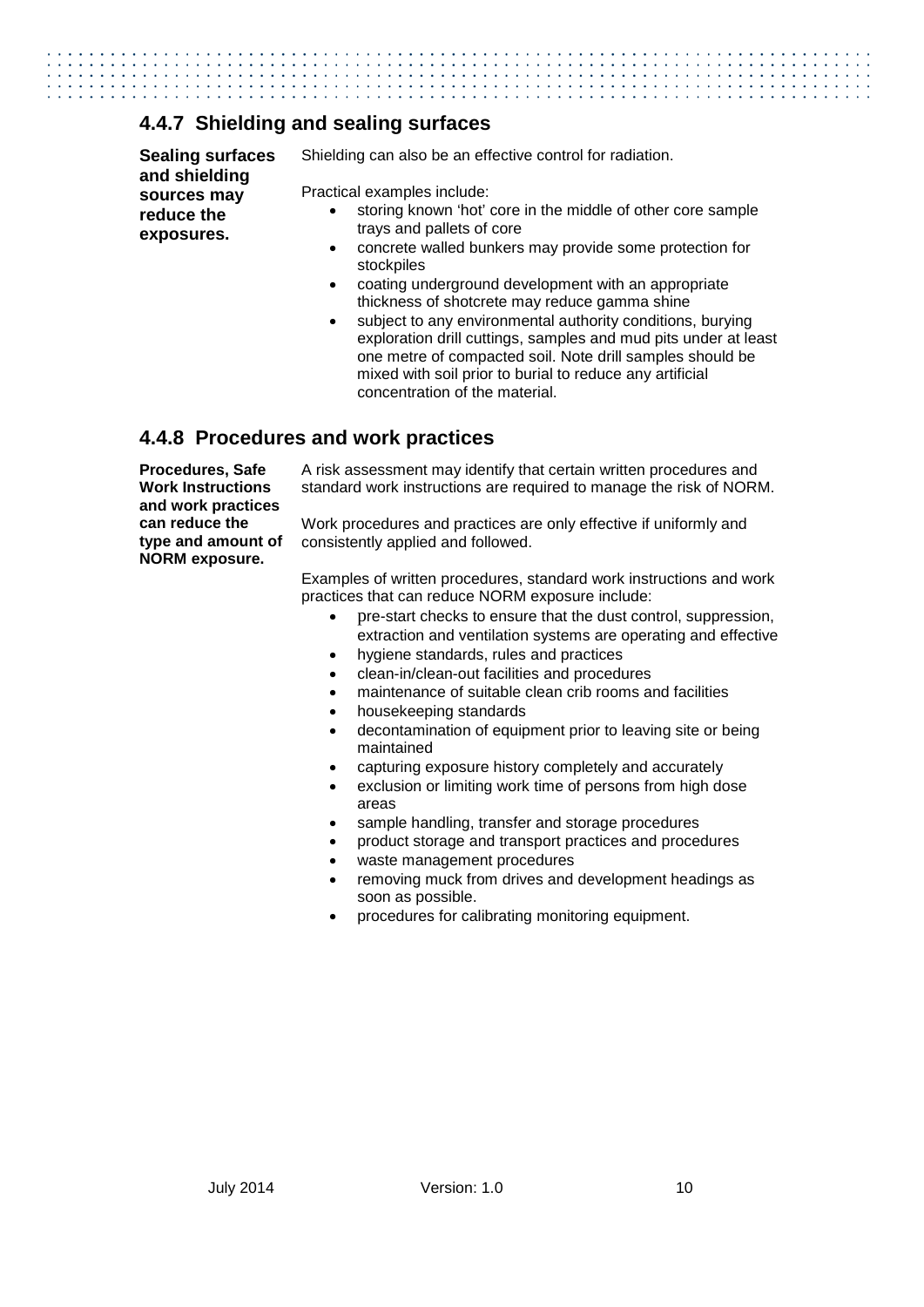### **4.4.9 Education, training and competency**

**Education, training and competency can reduce risk of exposure to NORM** The SSE has an obligation to train workers so that they are competent to perform their duties where there are risks from NORM. This will include **both** appropriate induction training with periodic assessment of knowledge of risk management for NORM **and** any other relevant and appropriate training with periodic assessment required to effectively implement the NORMPP. This will include appropriate workers obtaining any relevant competencies recognised by the Mining Safety and Health Advisory Committee.

In conjunction with MQSHR section 91 "Induction training and assessment" relevant induction training for workers who may be exposed to NORM should include but not be limited to the following topics:

- basic principles and terminology of radiation
- hazards of NORM
- risks from radiation exposure
- routes of entry and typical exposure controls
- role of monitoring and dose limits and measurement
- overview of NORM management Plan.

A competent person must be appointed to supervise a radiation monitoring program. The person must be:

- appropriately trained in occupational hygiene principles
- competent in the use of the applicable equipment and procedures
- be able to perform in-situ monitoring of exposure to radiation
- interpret monitoring results
- recognise exposure at an unacceptable level and
- where required, appropriately act to either remediate control or otherwise ensure safety.

A certified Radiation Safety Officer - as appointed by Queensland Health - may perform the duties of a person to supervise a radiation monitoring program subject to meeting the competency requirements including obtaining any relevant competencies recognised by the Mining Safety and Health Advisory Committee.

Training and competency requirements for supervisors and workers must be developed and documented. This should include requirements to have a more detailed understanding of NORM, the risk controls relevant to their work and the ability to recognise substandard conditions or practices relevant to NORM.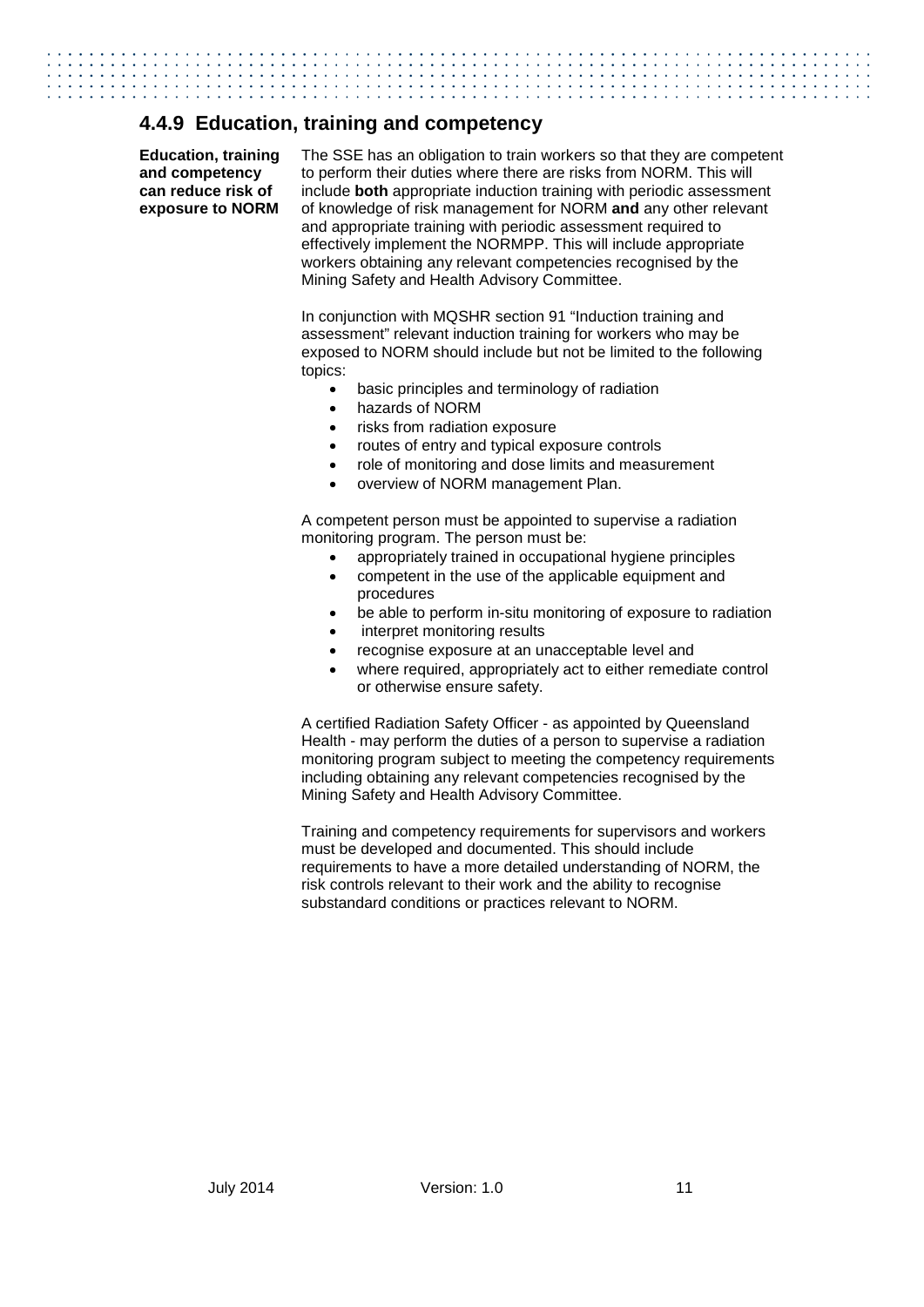## **4.4.10 Personal protective equipment (PPE)**

**Respiratory Protection when properly selected, fitted and used can provide some protection to** 

PPE is the lowest order control in the hierarchy of control and relies heavily on worker compliance and enforcement by supervision to be effective. Failure to wear suitable, correctly fitted PPE, when required can result in a worker being directly exposed to the hazards associated with NORM.

**people from NORM.** It is recommended that respiratory protective equipment (RPE) to prevent exposure to NORM is only used as a temporary or interim control. Every effort should be made to reduce NORM to levels that do not require the use of respiratory protection.

> It is important to note that RPE will only reduce the risk from alpha emitters, but will not reduce the risk from gamma shine.

> Additional PPE may include coveralls, goggles and gloves. Further guidance about the selection, use and maintenance of respiratory protection is provided in AS/NZS 1715: 2009 - Selection, use and maintenance of respiratory protective equipment.

## <span id="page-16-0"></span>**4.5 Risk monitoring**

**Risk monitoring is the process of ensuring risk controls are effective; gathering further information to improve risk analysis; and indentifying changes in the risk management context and emerging risks.** 

Risk monitoring is the process of monitoring and reviewing all parts of the risk management process and can be a periodic or unplanned activity.

The SSE must ensure the mine and local environment is monitored throughout the lifecycle of operations at the mine and when changes occur that can affect the level of risk at the mine.

The aims of risk monitoring are to:

- review implementation of controls
- ensure controls are working as designed/intended
- incorporate new research, trends or industry data into risk management processes
- obtain additional information to improve the risk analysis process.

In the context of NORM, risk monitoring may include, but not be limited to:

- the use of TLD badges
- personal exposure dust monitoring
- environmental dust monitoring
- radon measurement
- gamma shine measurements
- surface contamination monitoring
- ensuring there is compliance with work procedures and work practices.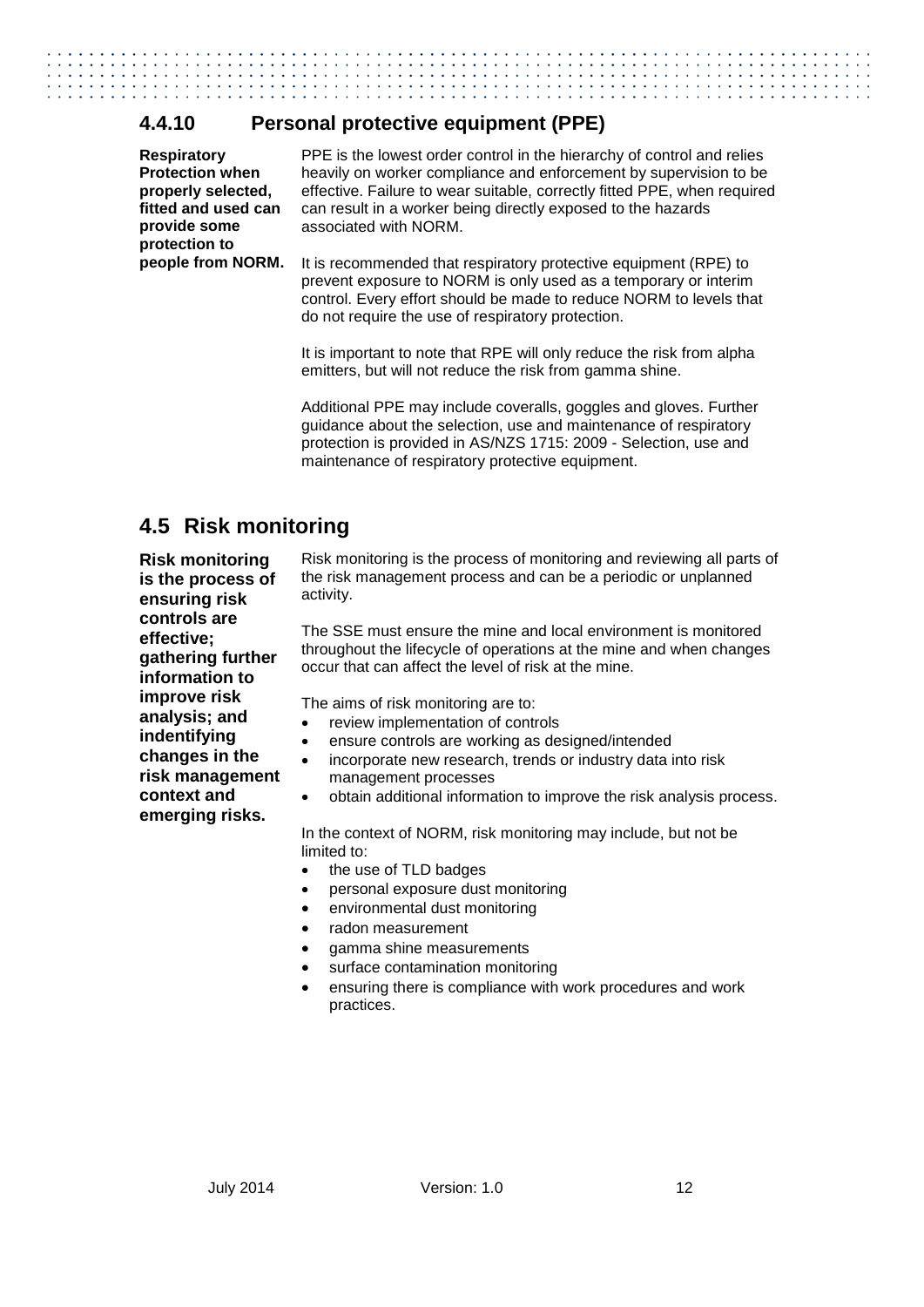# **4.5.1 Monitoring workers' exposure**

| <b>Monitoring</b><br>workers' exposure<br>must comply with<br>relevant legislation.                                       | The SSE must ensure monitoring of workers' exposure to NORM is<br>completed under the mine's established SHMS and meet the<br>legislative requirements under Parts 2 and 14 of the MQSHR.                                                                                                                                                                                                                                                                                                                   |                                                                                                                                          |  |  |
|---------------------------------------------------------------------------------------------------------------------------|-------------------------------------------------------------------------------------------------------------------------------------------------------------------------------------------------------------------------------------------------------------------------------------------------------------------------------------------------------------------------------------------------------------------------------------------------------------------------------------------------------------|------------------------------------------------------------------------------------------------------------------------------------------|--|--|
| <b>Monitoring must</b><br>meet certain<br>requirements for it<br>to be valid.                                             | from the hazard may vary.                                                                                                                                                                                                                                                                                                                                                                                                                                                                                   | Monitoring is required to be performed when a hazard, such as<br>NORM, has the potential to exceed exposure limits, or the level of risk |  |  |
|                                                                                                                           | If a relevant Australian Standard or National Standard states a way to<br>monitor or analyse, the SSE must ensure it is done in the stated way.                                                                                                                                                                                                                                                                                                                                                             |                                                                                                                                          |  |  |
|                                                                                                                           | The approach to implementing a monitoring program must be<br>established by an appropriately qualified person, such as an<br>occupational hygienist.                                                                                                                                                                                                                                                                                                                                                        |                                                                                                                                          |  |  |
|                                                                                                                           | Once a baseline of personal exposure is established – and only when<br>the controls used are proven to reduce exposure to an acceptable<br>level – can the program be reviewed, and the frequency and type of<br>monitoring varied.                                                                                                                                                                                                                                                                         |                                                                                                                                          |  |  |
|                                                                                                                           | Monitoring equipment must be calibrated.                                                                                                                                                                                                                                                                                                                                                                                                                                                                    |                                                                                                                                          |  |  |
|                                                                                                                           | Personal dosimeters should be stored appropriately between uses<br>and not be exposed to any unrepresentative radioactive source.                                                                                                                                                                                                                                                                                                                                                                           |                                                                                                                                          |  |  |
| An air monitoring<br>program can be<br>used to assess if a<br>workers' exposure<br>to NORM is at an<br>acceptable level.  | Exposure assessment requires a sound understanding of the:<br>work environment<br>$\bullet$<br>workforce<br>$\bullet$<br>work processes and equipment<br>$\bullet$<br>nature of the hazard<br>$\bullet$<br>strategies for assessing exposure<br>$\bullet$<br>methods of sampling and analysis<br>$\bullet$<br>relevant statistical techniques<br>$\bullet$<br>interpretation of results.<br>$\bullet$<br>The monitoring program must be documented and state the exposure<br>assessment goals and strategy. |                                                                                                                                          |  |  |
|                                                                                                                           | Results of any monitoring must be communicated to either individuals<br>or work groups as appropriate in a timely manner.                                                                                                                                                                                                                                                                                                                                                                                   |                                                                                                                                          |  |  |
| Changes to plant,<br>processes or<br>substances and the<br>results of previous<br><b>NORM</b> exposure<br>assessments can | Reassessment of worker exposure is required throughout the lifecycle<br>of operations at a mine when changes occur that can significantly<br>alter the level of risk at a mine. Change management practices and<br>procedures should require reassessment of worker exposure when<br>there has been change to plant, processes or substances at the mine.                                                                                                                                                   |                                                                                                                                          |  |  |
| be used to<br>determine how<br>often worker<br>exposure should<br>be reassessed.                                          | Management of change is not the only reason to conduct risk<br>monitoring. Reassessment of worker exposure can also be used to<br>verify the effectiveness of newly implemented risk controls and also to<br>detect subtle deterioration of these risk reduction measures over time.                                                                                                                                                                                                                        |                                                                                                                                          |  |  |
|                                                                                                                           | The frequency and purpose of reassessment required for workers or<br>groups should be determined by an appropriately qualified person.<br>However, due to the expense and time required, exposure<br>reassessment should not be conducted for its own sake.                                                                                                                                                                                                                                                 |                                                                                                                                          |  |  |
| <b>July 2014</b>                                                                                                          | Version: 1.0                                                                                                                                                                                                                                                                                                                                                                                                                                                                                                | 13                                                                                                                                       |  |  |

 $\mathbf{1}$  and  $\mathbf{1}$ 

 $\ddot{\phantom{a}}$  $\ddot{\phantom{a}}$  $\sim$   $\sim$ 

 $\sim$   $\sim$ 

÷.

t

 $\mathbf{1}$  and  $\mathbf{1}$ 

. . . . . . . . . . . . . . .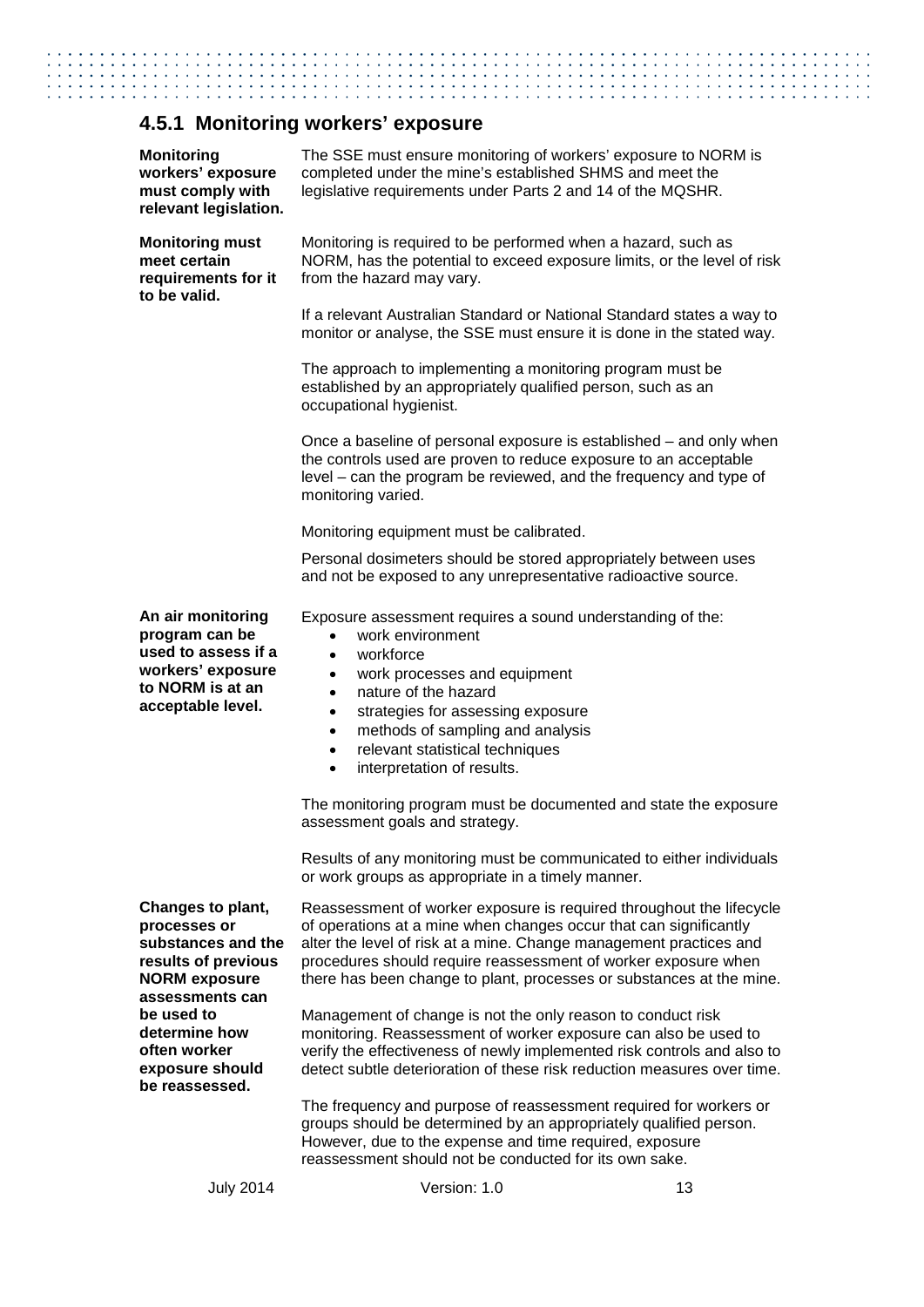## <span id="page-18-0"></span>**4.6 Records**

**Records need to be kept and results communicated.**

The NORM management plan must include provisions for reporting the results of the monitoring program and any related information.

Mo n itoring records, dose assessments including calculation methods and related information, must be retained and able to be accessed when required. All evidence of competencies shall be available & accessible at the mine site at all times.

Any records of monitoring and analysis must be kept for 30 years. Reports of monitoring results must be supplied to management and workers, both individually and to the work group.

The occupational exposure results of individual workers must be provided to the Mines Inspectorate in an approved form. This information will be provided to ARPANSA for inclusion in the Australian National Radiation Dose Register (ANRDR). ANRDR was established to enable workers' dose records to be tracked and recorded throughout their career and to make available to workers, summaries of their periodic and cumulative exposures.

# <span id="page-18-1"></span>**5 NORM management plan**

**A NORMMP must be developed where NORM is a potential hazard** 

Where NORM is a hazard at a mine, a NORM management plan (NORMMP) must be developed and must:

- align with the goals and objectives of the mine's SHMS
- be established using the mine's risk management practices and procedures
- address all relevant activities and processes at the mine
- be integrated and compatible with the mine's SHMS
- be documented and auditable.

A NORMMP must be developed at the exploration stage if uranium is a target mineral.

A NORMMP may also need to be developed at the exploration stage when:

- target minerals are in an area of known NORM occurrence
- target minerals have a known association with NORM e.g. copper, gold, rare earths, mineral sands

A current copy of the NORMMP must be kept on site and available to workers.

The contents of the NORMMP should include the sections shown below:

#### **Purpose of the NORMMP**

Include:

- description of the type of NORM minerals mined and level of potential radiation
- how the NORMMP fits within the SHMS.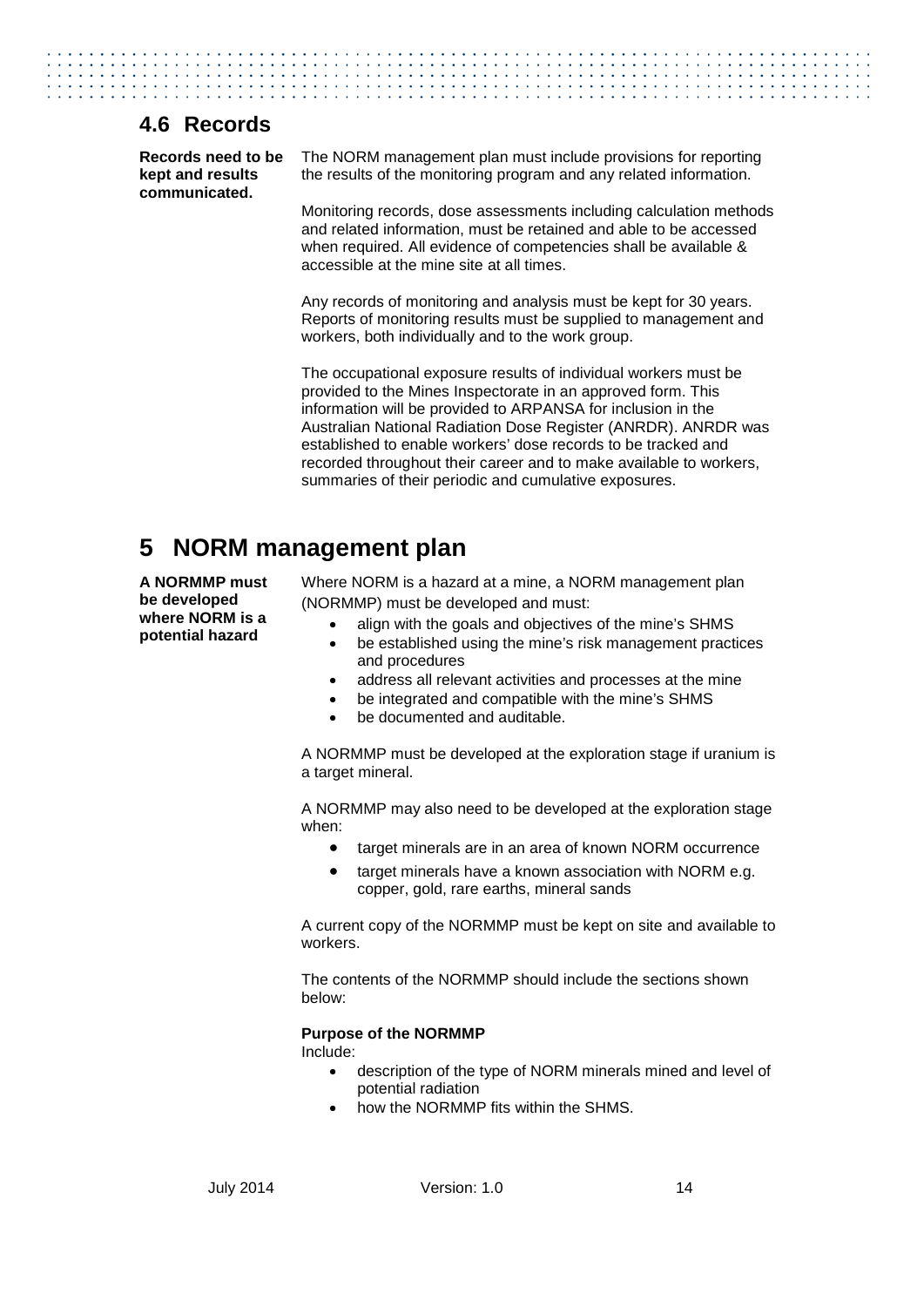#### **Scope of mining activities**

Include:

- a brief overview summarising the key processes done on site, including waste management.
- a process flow chart and list of the principal equipment involved.

#### **Organisational arrangements for managing NORM** Include:

• company organisation chart and management structure showing responsibilities and competencies for NORM radiation management.

#### **Workforce arrangements**

Include:

- number of workers and roles
- roster arrangements
- hours of work and the likely annual working hours (to estimate dose).

#### **Routes and risk of exposure to radiation**

Include:

- sources and magnitude of NORM
- possible modes of exposure e.g. inhalation, absorption, invasion and ingestion
- identification of transfer or storage areas for NORM e.g. stockpiles and hoppers.

#### **Engineering control of radiation**

Include:

• a list of the engineering controls, for all routes and identified areas of exposure, implemented to reduce exposure to an acceptable level.

#### **Administrative control of radiation**

Include:

- administrative risk reduction controls to limit exposure
- a list of written procedures and safe work instructions (SWIs) relating to radiation management.

#### **Education, training and competency**

Include:

• a copy of the site's training matrix showing what competencies workers require and hold in relation to NORM.

#### **Radiation monitoring program**

Include:

- details of the radiation monitoring program
- written procedures and SWIs for the monitoring program including operating and maintenance of the monitoring equipment
- list of monitoring equipment.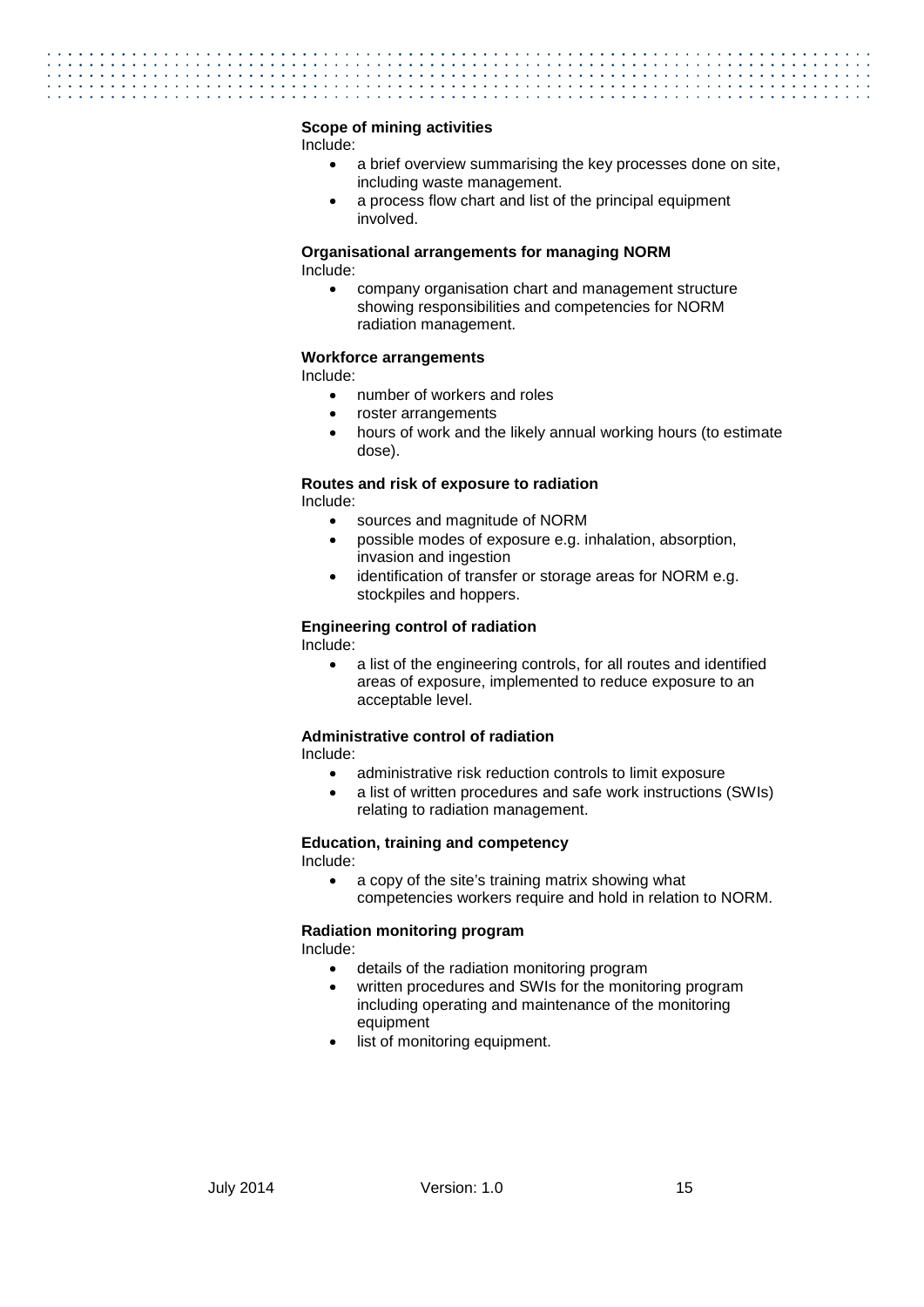#### **Dose assessment**

Include:

- estimate of worker category exposure per project and annum
- suitable and sufficient scientific justification for any models assumptions or data used in the estimation process
- an explanation of how the results of the monitoring program are used in the assessment/measurement of workers' doses.

#### **Monitoring records and reporting**

Include:

- worker category exposure results and any fixed monitoring results
- monitoring reports
- procedure for responding and investigating unacceptable variances from a worker's expected exposure level and/or dose estimate.

#### **Management of product**

Include:

• details of the handling, storage and transportation methods of NORM products.

#### **Management of waste**

Include:

• details of the handling, storage and disposal methods of NORM waste including residues on site.

#### **Emergency response plan interaction**

Include:

• explanation of the impact NORM may have on the mine's emergency response procedures and capabilities.

#### **Review and audit**

Include:

• procedures for periodic review, audit and continuous improvement of the NORMMP.

# <span id="page-20-0"></span>**6 Review and audit**

**The effectiveness of the NORM management plan must be reviewed and audited by the Operator of the mine.**

The operator of the mine is required to review and audit the effectiveness of the Mine's SHMS, including subsystems such as the NORM management plan, to ensure risk to persons from operations is at an acceptable level.

Further guidance about how to review the effectiveness of the NORM management system is provided in Guidance Note QGN09 – Reviewing the effectiveness of safety and health management systems on the DNRM website.